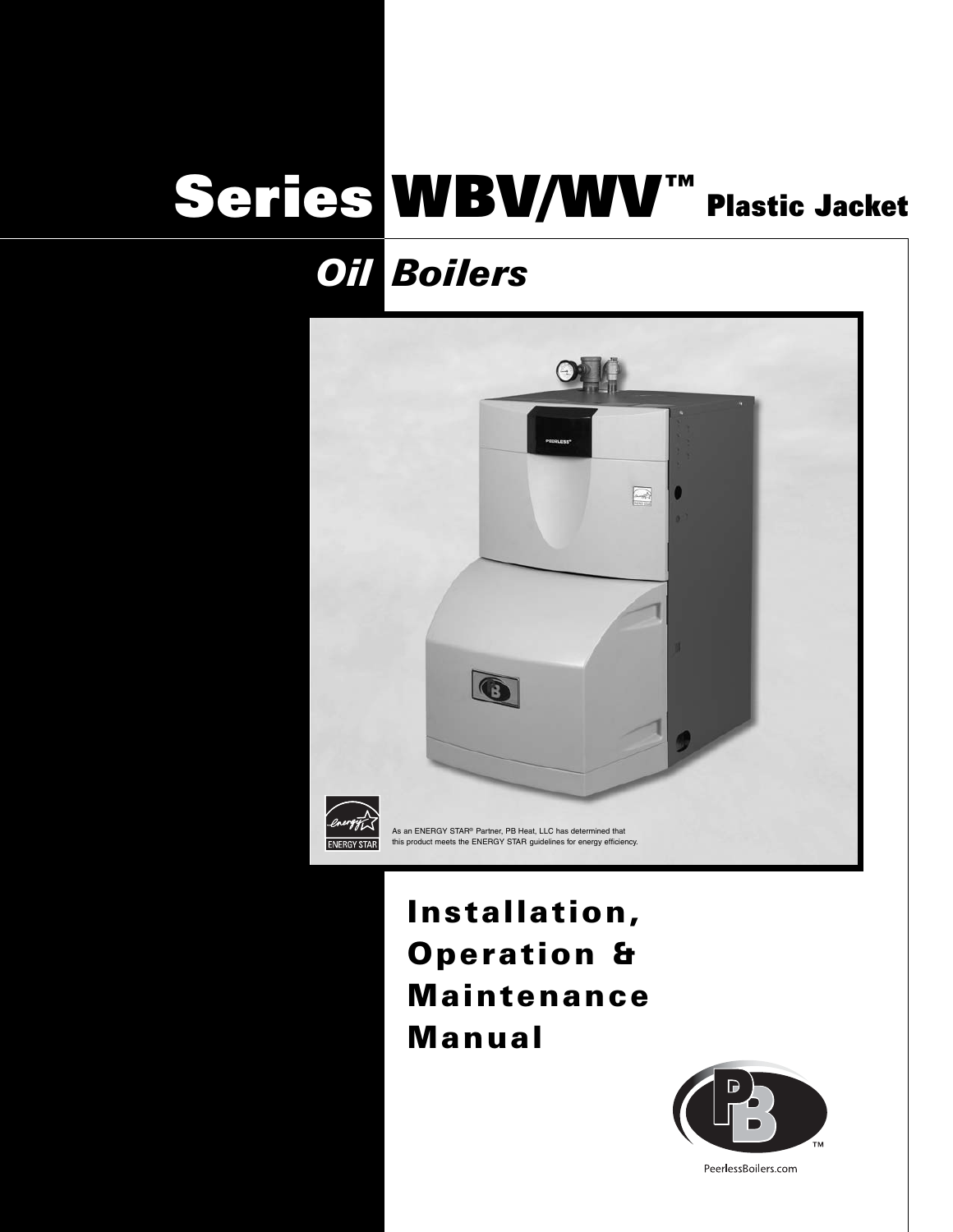## **TABLE OF CONTENTS**

| <b>USING THIS MANUAL</b> |
|--------------------------|
|--------------------------|

|                  | A. INSTALLATION CLEARANCE 1                             |
|------------------|---------------------------------------------------------|
|                  | B. SPECIAL ATTENTION BOXES 1                            |
| $\mathbf 1$      | <b>PREINSTALLATION</b><br>$\overline{2}$                |
|                  | A. CI FARANCES                                          |
|                  | <b>B. AIR FOR COMBUSTION AND</b>                        |
|                  |                                                         |
|                  | C. CHIMNEY / VENT AND DRAFT CONTROL 3                   |
|                  | D. INSTALLATION SURVEY 4                                |
|                  | E. PLANNING THE LAYOUT $\ldots \ldots \ldots \ldots 4$  |
|                  |                                                         |
| $\overline{2}$ . | <b>BOILER PLACEMENT AND ASSEMBLY</b><br>5               |
|                  |                                                         |
|                  | A. SETTING THE BOILER 5                                 |
|                  | B. CONNECTING THE FLUE OUTLET $\dots\dots$              |
|                  |                                                         |
|                  | 3. WATER PIPING<br>6                                    |
|                  | A GENERAL                                               |
|                  | B. SYSTEM COMPONENTS 6                                  |
|                  |                                                         |
|                  | D. FREEZE PROTECTION 9                                  |
|                  | $E.$ SPECIAL APPLICATIONS $\ldots \ldots \ldots \ldots$ |
|                  | TANKLESS HEATER OR COVERPLATE 9<br>F.                   |

| $\mathbf{A}$<br><b>BURNER SETUP &amp; BOILER</b>                                                                                                                                                                               |    |
|--------------------------------------------------------------------------------------------------------------------------------------------------------------------------------------------------------------------------------|----|
| <b>OPERATION</b>                                                                                                                                                                                                               | 11 |
| A. BURNER INSTALLATION 11                                                                                                                                                                                                      |    |
| <b>B. BURNER START-UP AND ADJUSTMENT11</b>                                                                                                                                                                                     |    |
| C. CHECK BOILER CONTROLS 11                                                                                                                                                                                                    |    |
| D. PURGE AIR FROM THE SYSTEM<br>(WATER BOILERS ONLY) 12                                                                                                                                                                        |    |
|                                                                                                                                                                                                                                |    |
| 5. ELECTRICAL AND ARRESTS AND LODGED AT LCCC.                                                                                                                                                                                  | 14 |
| A. GENERAL 14                                                                                                                                                                                                                  |    |
| B. WIRING 14                                                                                                                                                                                                                   |    |
|                                                                                                                                                                                                                                |    |
| 6. MAINTENANCE And the contract of the contract of the contract of the contract of the contract of the contract of the contract of the contract of the contract of the contract of the contract of the contract of the contrac | 17 |
| A. GENERAL 18                                                                                                                                                                                                                  |    |
| <b>B. DAILY MAINTENANCE (WITH BOILER</b>                                                                                                                                                                                       |    |
| C. WEEKLY MAINTENANCE (WITH BOILER                                                                                                                                                                                             |    |
|                                                                                                                                                                                                                                |    |
| D. MAINTENANCE OF SAFETY                                                                                                                                                                                                       |    |
| RELIEF VALVE 18                                                                                                                                                                                                                |    |
| E. MONTHLY MAINTENANCE (WITH BOILER                                                                                                                                                                                            |    |
|                                                                                                                                                                                                                                |    |
| MAINTENANCE – ANNUAL $\ldots \ldots \ldots \ldots$ 18<br>E.                                                                                                                                                                    |    |
| G. WATERSIDE INSPECTION 19                                                                                                                                                                                                     |    |
| H. INSPECT HEAT DISTRIBUTION SYSTEM 19                                                                                                                                                                                         |    |
| I. IF A LONG SHUTDOWN IS REQUIRED 19                                                                                                                                                                                           |    |
|                                                                                                                                                                                                                                |    |
| <b>7. BOILER DIMENSIONS &amp; RATINGS</b>                                                                                                                                                                                      | 20 |
| <b>REPAIR PARTS</b><br>8.                                                                                                                                                                                                      | 22 |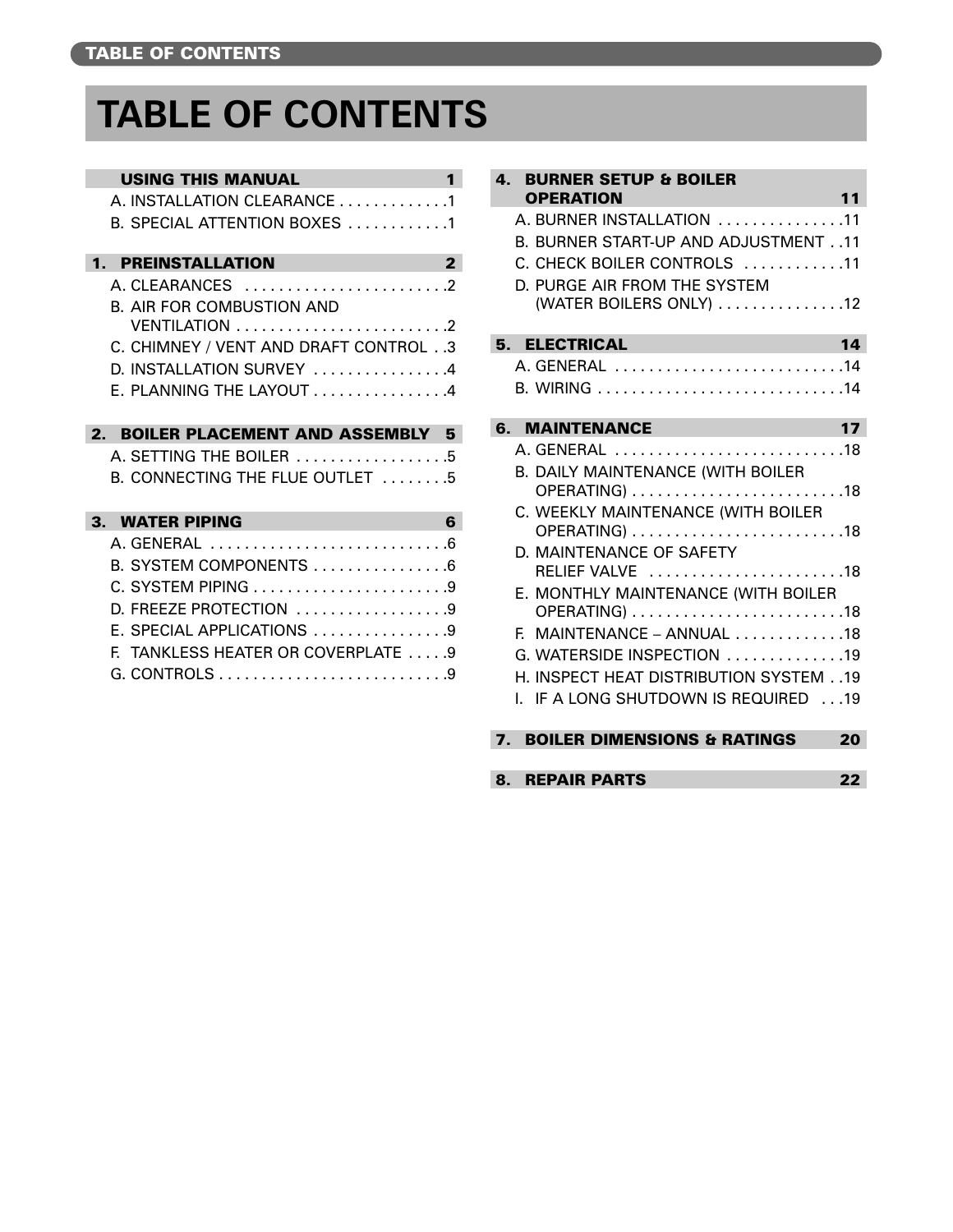## **USING THIS MANUAL**

#### A. INSTALLATION CLEARANCE

Follow the installation instructions provided in this manual in the order shown. The order of these instructions has been set in order to provide the installer with a logical sequence of steps that will minimize potential interferences and maximize safety during boiler installation.

#### B. SPECIAL ATTENTION BOXES

Throughout this manual you will see special attention boxes intended to supplement the instructions and make special notice of potential hazards. These categories mean, in the judgment of PB Heat, LLC:

### **DANGER**

**Indicates a condition or hazard which will cause severe personal injury, death or major property damage.**

### **WARNING**

**Indicates a condition or hazard which may cause severe personal injury, death or major property damage.**

## **CAUTION**

**Indicates a condition or hazard which will cause minor personal injury or property damage.**

## **NOTICE**

**Indicates special attention is needed, but not directly related to potential injury or property damage.**

## **NOTICE**

**In accordance with Section 325 (f) (3) of the Energy Policy and Conservation Act, this boiler is equipped with a feature that saves energy by reducing the boiler water temperature as the heating load decreases. This feature is equipped with an override which is provided primarily to permit the use of an external energy management system that serves the same function.** 

**THIS OVERRIDE MUST NOT BE USED UNLESS AT LEAST ONE OF THE FOLLOWING CONDITIONS IS TRUE:** 

- **An external energy management system is installed that reduces the boiler water temperature as the heating load decreases.**
- **This boiler is not used for any space heating.**
- **This boiler is part of a modular or multiple boiler system having a total input of 300,000 BTU/hr or greater.**
- **This boiler is equipped with a tankless coil.**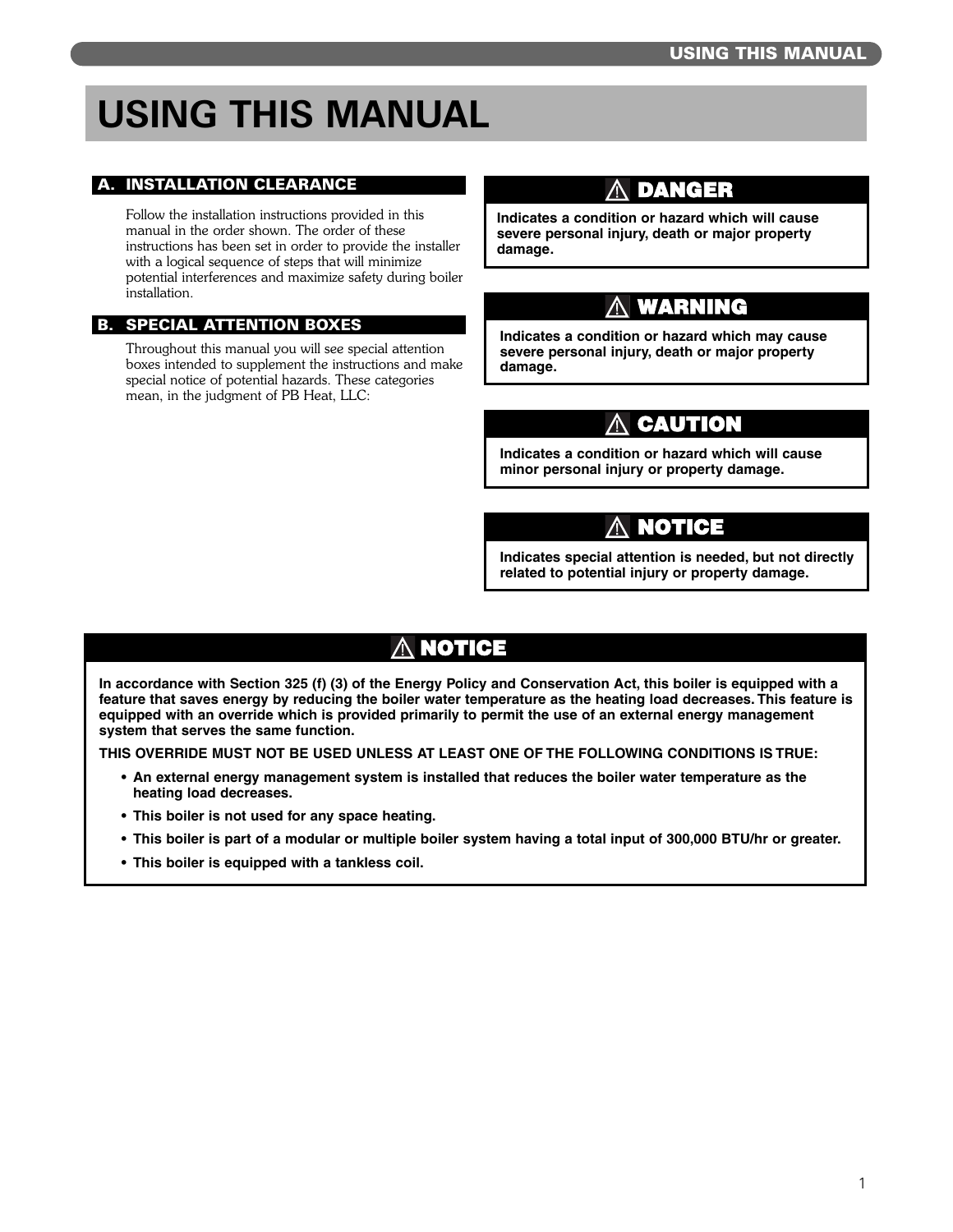## **1. PREINSTALLATION**

Read carefully, study these instructions before beginning work. It will save time. Study the included drawings. Save these instructions for reference.

This boiler must be installed by a qualified contractor.

The boiler warranty can be voided if the boiler is not installed, maintained and serviced correctly.

## **NOTICE**

**The equipment shall be installed in accordance with those installation regulations in force in the local area where the installation is to be made, including the current edition of NFPA-31, Standard for the Installation of Oil-Burning Equipment, and in Canada, CSA B139, Installation Code for Oil Burner Equipment. These shall be carefully followed in all cases. Authorities having jurisdiction shall be consulted before installations are made.**

## **CAUTION**

**Never burn garbage or paper in the unit, and never leave combustible material around it.**

## **CAUTION**

**Do not tamper with boiler controls.**

#### A. CLEARANCES

Unit may be installed on combustible flooring, provided the boiler is not set on carpet and a metal drip pan is placed under the appliance.

Unit may be installed in a closet with the below clearances. See also Section B, Air for Combustion and Ventilation.

## **DANGER**

**Do not install this appliance on carpeting.**



#### Figure 1.1: Appliance Installation Clearances

### **WARNING**

**Do not install this appliance where gasoline or other flammable liquids are stored or are in use. Do not store clothing or combustible materials on or against the venting system or jacket.**

#### B. AIR FOR COMBUSTION AND VENTILATION

- 1. Be certain adequate facilities are available to provide air for satisfactory combustion and ventilation.
- 2. Appliances Located in Unconfined Spaces.
	- a. For installation in unconfined spaces with conventional construction and larger areas such as basements, the supply of air for combustion and ventilation can usually be considered adequate.

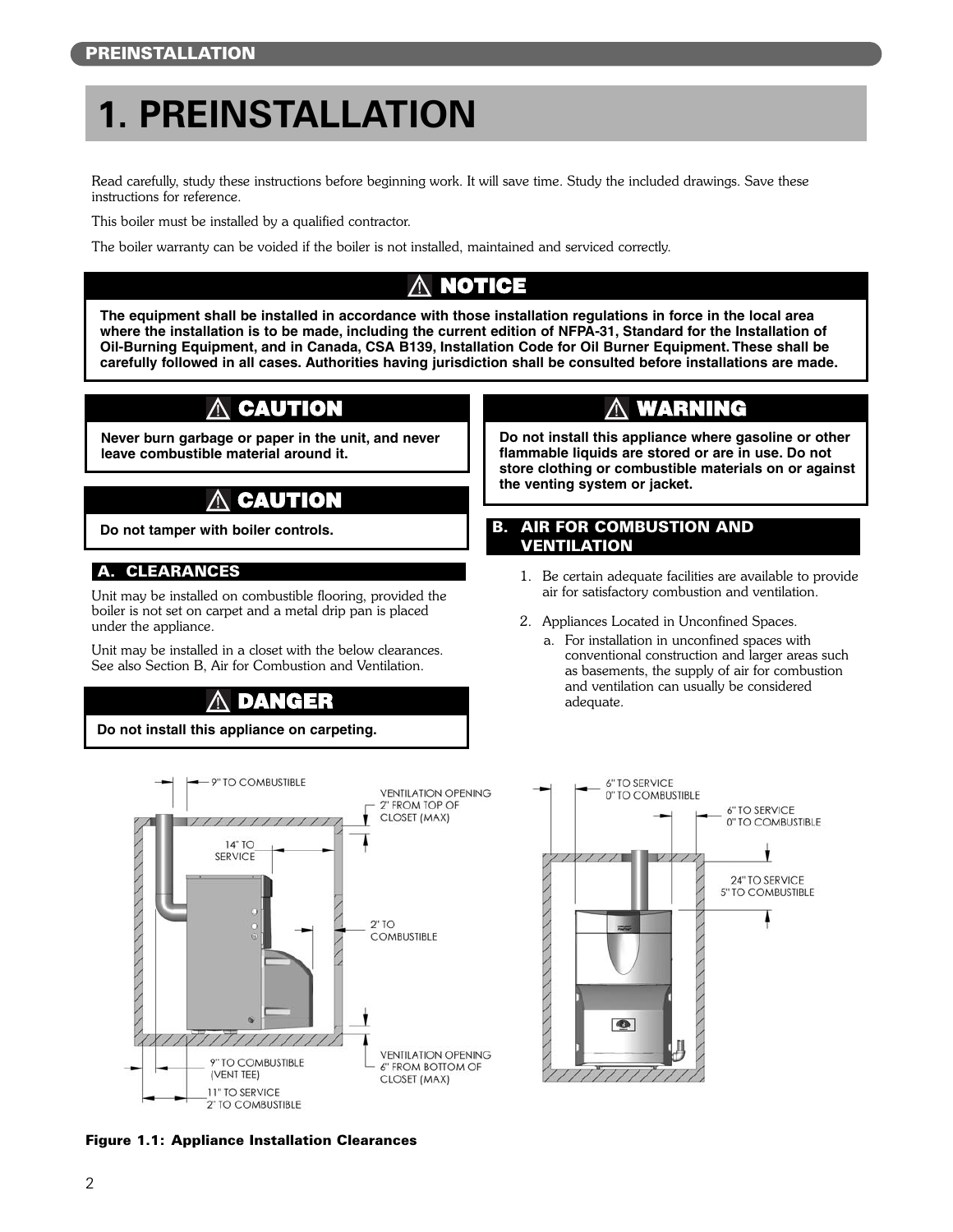- 3. Appliances Located in Confined Spaces.
	- a. All air from inside the building: Provide two permanent openings communicating directly with an additional room. If all air for combustion and ventilation is to come from within the building: two openings, one near the ceiling and one near the floor of the boiler room shall be provided with the minimum free area of each opening equal to 140 sq. in. per gallon of oil burned.
	- b. If all air for combustion and ventilation is to come from outside the building: two openings, one near the ceiling and one near the floor of the boiler room shall be provided with the minimum free area of each opening equal to 35 sq. in. per gallon of oil burned.

If ducts are used to convey the air, areas of 35 sq. in. per gallon of oil burned for vertical ducts or 70 sq. in. per gallon of oil burned for horizontal ducts are to be provided. Ducts shall have the same area as the free area of the openings to which they are connected.

- 4. Special Conditions: If the boiler is located in areas with exhaust fans, direct-fired water heaters or fireplaces can create conditions for unsatisfactory combustion or venting, special provisions must be made.
- 5. Specially Engineered Installations: The size of the combustion air openings in this section may not apply to specially engineered systems. These systems are to be designed to ensure adequate supply of air for combustion and ventilation.

## **CAUTION**

**Do not install this appliance where corrosive materials, such as ammonia, chlorine, water softener salt, etc. are stored.**

#### C. CHIMNEY / VENT AND DRAFT CONTROL

### **CAUTION**

**An oil-fired unit shall be connected to a flue having sufficient draft at all times, to assure safe proper operation of the unit.**

- 1. Draft Requirement Minimum draft required in the vent system is -0.03" to -0.03" W.C. depending on boiler model, see Table 7.1 (Section 7). This draft is necessary to provide the necessary draft over fire of -0.01" to -0.02" W.C. See discussion in paragraph 5 below regarding draft.
- 2. A barometric draft control is recommended for regulation of overfire draft. Follow manufacturer's instructions to locate and adjust the control.
- 3. Inspect the existing chimney or vent system. Make sure it is in good condition. Inspect chimney liner and repair or replace if necessary.
- 4. The vent system and installation must be in accordance with the current edition of the American National Standard ANSI/NFPA 211, "Chimneys, Fireplaces, Vents, and Solid Fuel Burning Appliances," or applicable provisions of the local building codes. Typical minimum chimney size is 8" x 8", 15 feet high, unless otherwise allowed by code. If the vent system is not sized properly, the burner may not operate properly. This can cause poor combustion, sooting and odors to occur.
- 5. Background Information Regarding Draft: Modern boilers operate with higher efficiencies than older boilers. Smaller flueways, as well as bars, pins and fins are designed into modern boilers to transfer as much heat as possible from the hot gases to the water or steam and prevent heat loss up the chimney. However, these design features result in higher pressure, or draft loss, in the boiler.

This draft loss must be taken into account when installing an oil boiler into a new or old chimney. New chimneys are less likely to have poor draft. However, they must have sufficient draft to support combustion. A -0.06" draft is desirable and preferred. Older chimneys may require a replacement liner to have them perform well enough to support combustion.

|  | For Example: |  |
|--|--------------|--|
|--|--------------|--|

|                                      | Old<br>Installation   Installation | <b>New</b> | Comments                                                                                                                                                           |
|--------------------------------------|------------------------------------|------------|--------------------------------------------------------------------------------------------------------------------------------------------------------------------|
| Chimney<br>Draft                     | $-0.04"$                           | $-0.04"$   | No change, but older<br>chimneys (especially unlined<br>ones) have leaks which<br>reduce draft.                                                                    |
| Boiler<br>Design<br>Pressure<br>Drop | $+0.01"$                           | $+0.01"$   | Required for mandated<br>efficiency increases.                                                                                                                     |
| Draft<br>Over Fire                   | -0.03"                             | $-0.00"$   | The old installation would<br>have had a higher<br>temperature in the chimney<br>[as high as 800 degrees vs.<br>400 degrees Fl, which would<br>increase the draft. |

The above readings are "cold" readings (before the boiler and chimney are heated up).

Note also that the higher the firing rate on a unit which has multiple firing rates, the higher the draft required. For example, increasing the firing rate 1/4 gallon may increase the draft loss in a unit by approximately +0.01".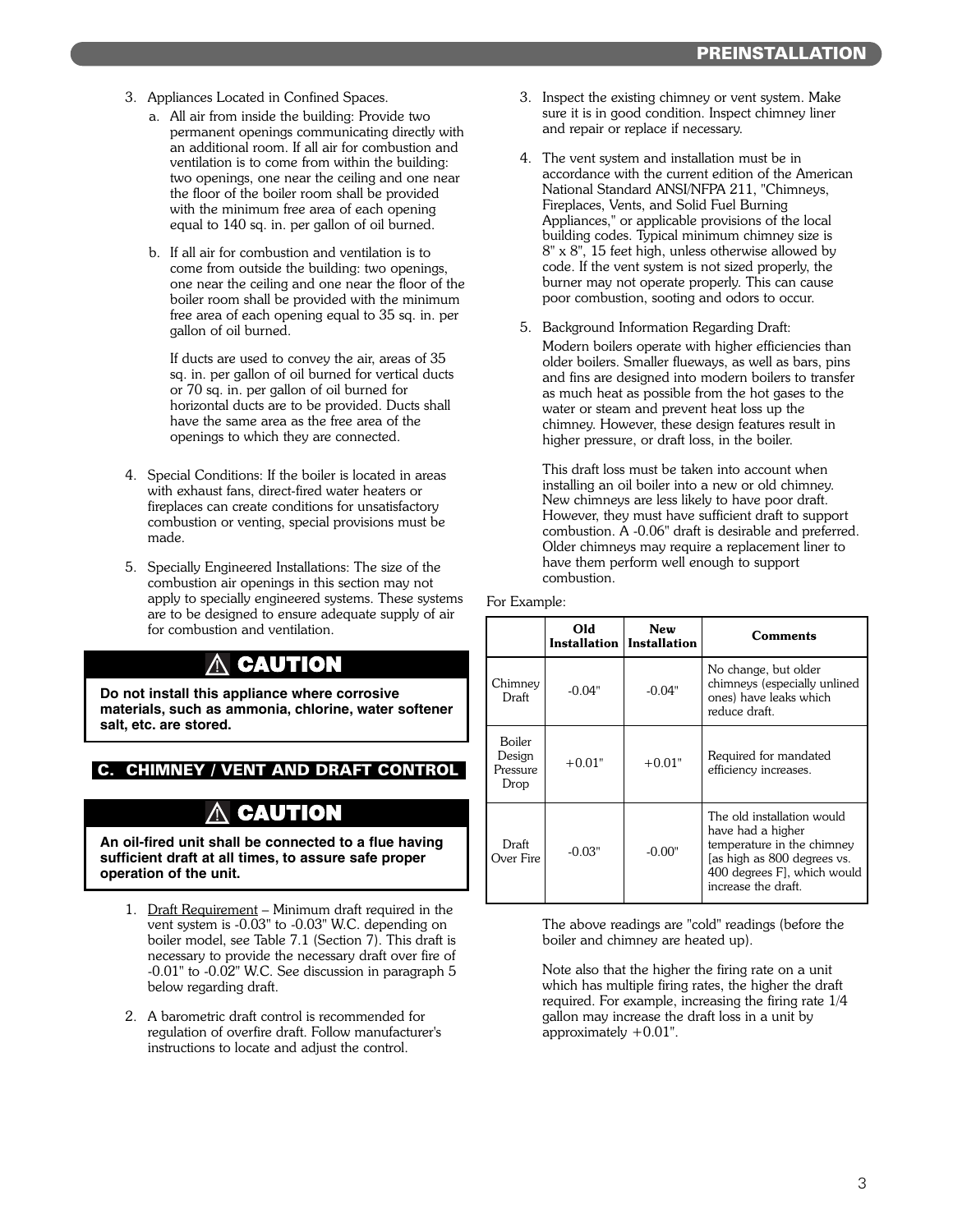#### D. INSTALLATION SURVEY

For new and existing installations, a Water Installation Survey or a Steam Installation Survey is available from P.B. Heat, LLC. The surveys will provide information on how the boiler works with your specific system and will provide an overview of boiler system operation in general.

You can also use this survey to locate system problems which will have to be corrected. To obtain copies of these Surveys, contact your PB Heat representative or download it from PeerlessBoilers.com.

#### E. PLANNING THE LAYOUT

Prepare sketches and notes of the layout of the installation. Include boiler location, venting system, existing piping and wiring. Show existing equipment that may interfere with installation of new equipment.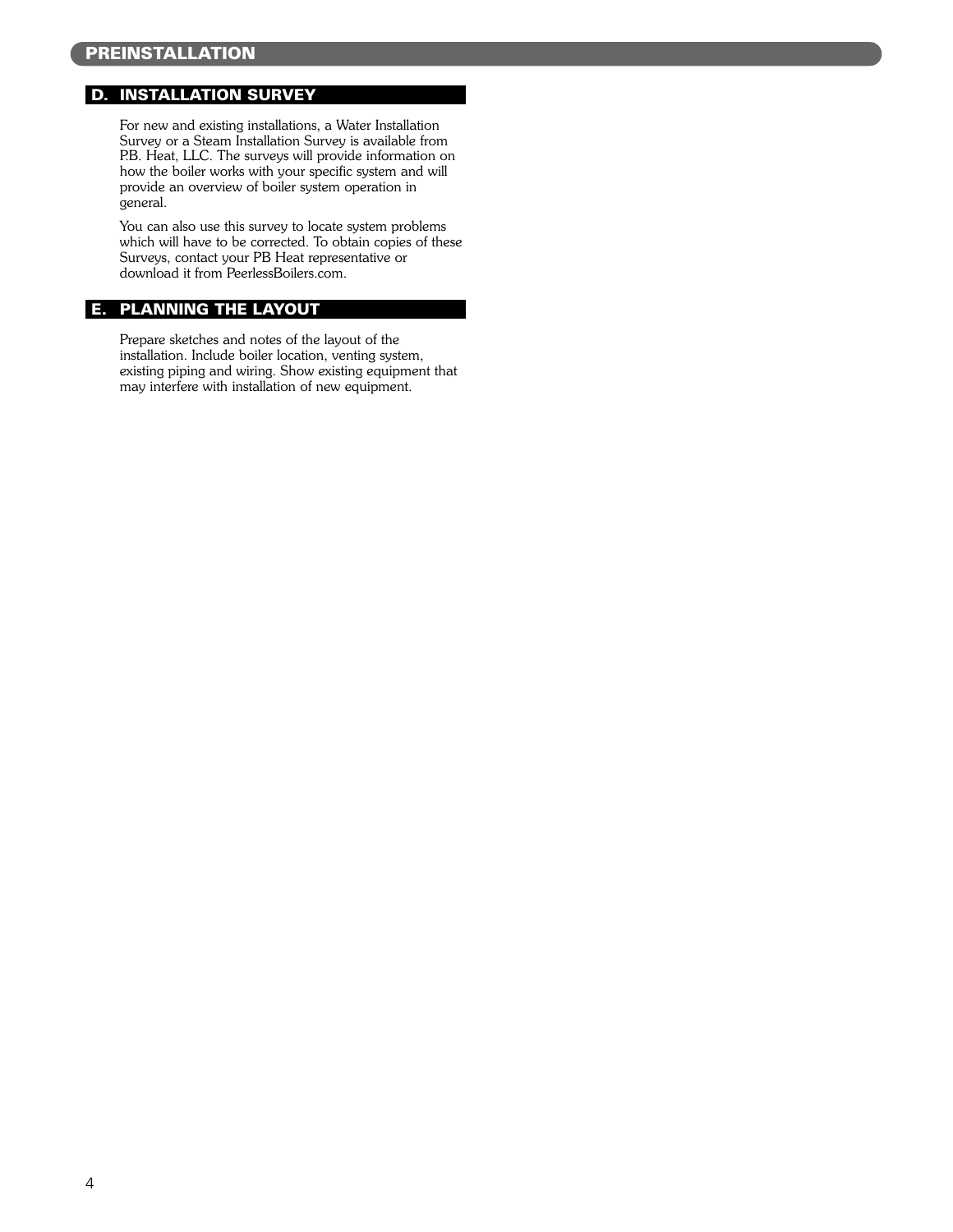## **2. BOILER PLACEMENT AND ASSEMBLY**

#### A. SETTING THE BOILER

- 1. Provide a level foundation, located as close as possible to the center of the heating system.
- 2. Refer to Figure 8.1 for exploded view of boiler while checking and/or assembling parts of the boiler.
- 3. On packaged boilers, open burner mounting plate (item 5) at this time to make certain the target wall (item 2) is seated in the back of the combustion chamber. (WBV-04™/WV-05™) Ceramic fiber blanket base liner (item 3) should be lying flat on bottom of combustion chamber between target wall and burner mounting plate. Close burner mounting plate.
- 4. See clearance information in Section 1, "Preinstallation."

#### B. CONNECTING THE FLUE OUTLET

The WBV-03™ and WBV-04™ boiler models may be installed as a rear flue outlet unit or a top flue outlet unit. Packaged WBV-03™ and WBV-04™ boiler models are shipped as rear flue outlet and may be converted. The WV-05™ boiler model is only available as a top flue outlet unit. On Knockdown boilers, the flue outlet components are located in the water trim or steam trim carton.

- 1. If converting to a top flue application on a packaged boiler, remove top jacket panel and remove the large knockout in the jacket top panel. A stub vent will be required to extend the vent above the jacket top panel (not provided).
- 2. Remove the rear outlet cover plate (Item 13 Figure 8.1) and mount the flue collar to the flue collector plate (Item 11 Figure 8.1) with the  $4 \# 12$  screws.
- 3. Attach the rear outlet cover plate (item 13) to the rear outlet opening using four (4) 5/16" bolts and washers provided.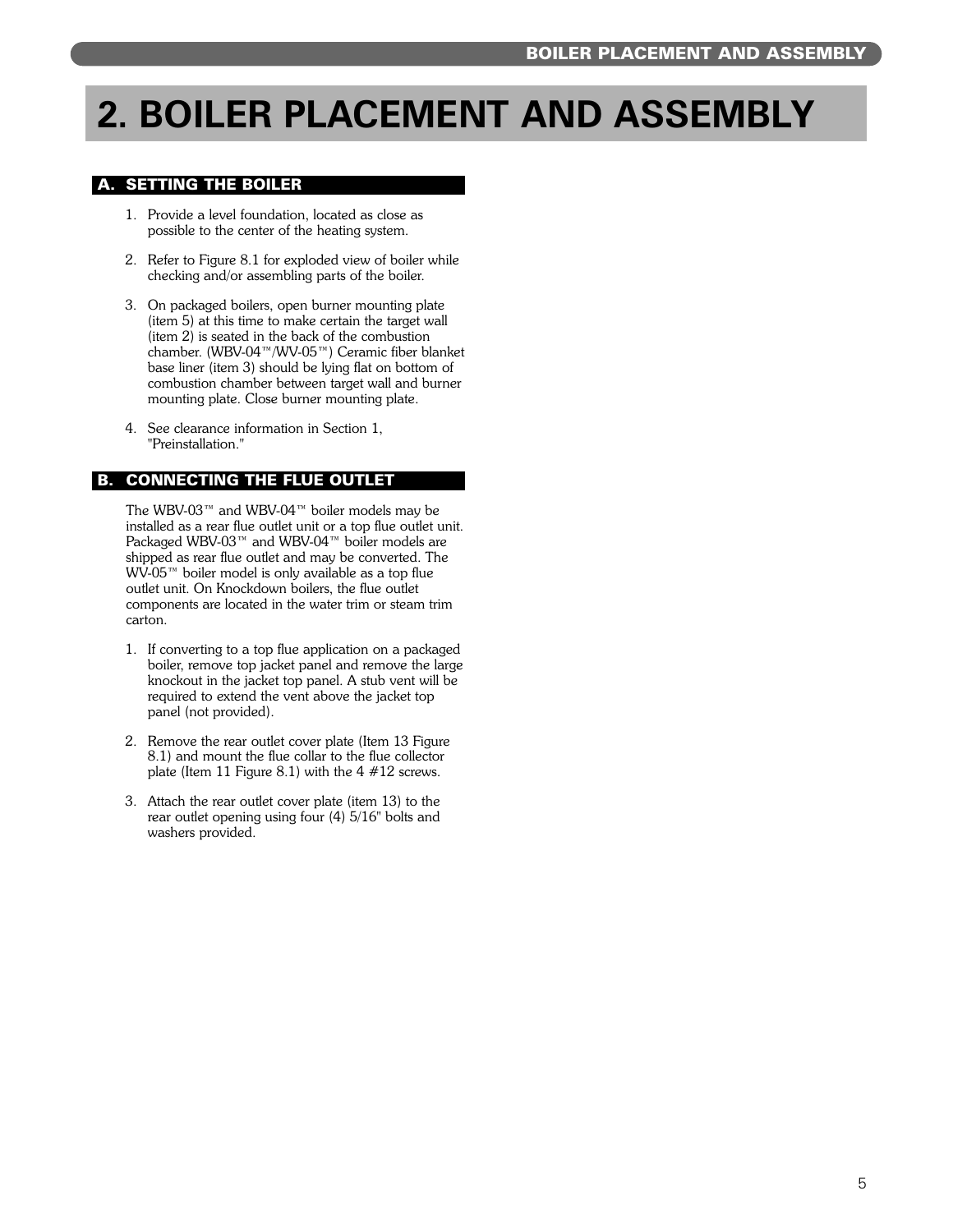## **3. WATER PIPING**

#### A. GENERAL

- 1. Follow these instructions closely in order to be sure that the boiler operates as it is intended. Water piping is extremely important to the system operation.
- 2. Size water supply and return piping in accordance with system requirements.
- 3. If the WBV/WV™ boiler is replacing and existing boiler, make sure that the system piping is thoroughly cleaned and free from debris before installing this boiler.
- 4. Install this boiler so that the oil burner and limit controls are protected from water (dripping, spraying, etc.) during operation and service.
- 5. The WBV/WV™ boiler is designed to operate in a closed loop hydronic system under forced circulation. However, there is no minimum water flow rate for this boiler.

#### B. SYSTEM COMPONENTS

Figure 3.1 shows the symbol key for the piping diagrams in this section. The following are brief descriptions of system components.

- 1. *Pressure/Temperature Gauge*: A combination pressure/temperature gauge is provided with each WBV/WV™ boiler to be mounted in the supply (outlet) piping as shown in figure 3.2. Most local codes require this gauge.
- 2. *Air Elimination*: Closed loop hydronic systems require air elimination devices. As the system water is heated, dissolved oxygen and other gases will separate from the liquid. An air elimination device (such as a TACO Vortech Air Separator) is required to remove the dissolved gases preventing corrosion in the piping system and eliminating noise.



#### Figure 3.1: Symbol Key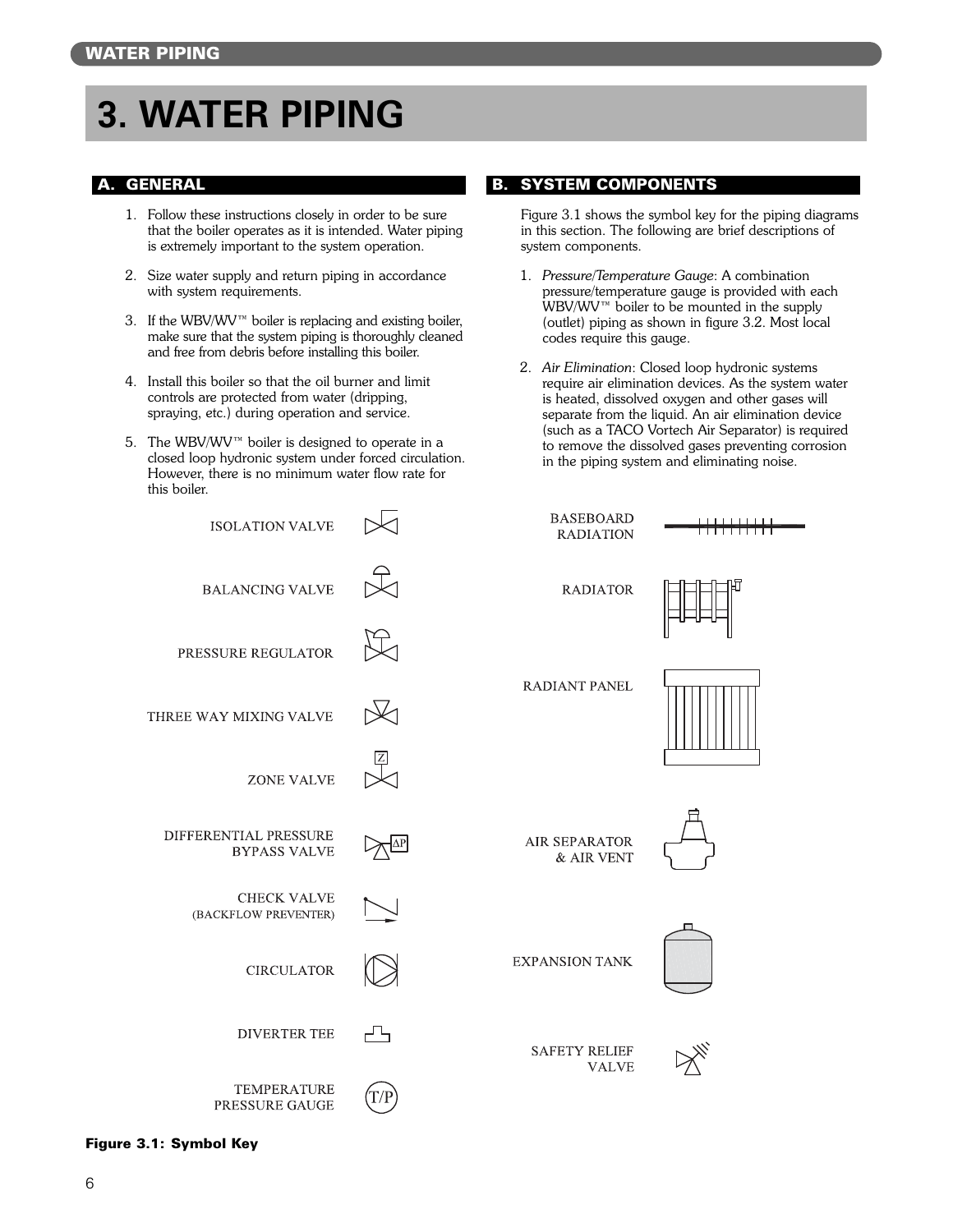

#### Figure 3.2: Pressure/Temperature Gauge & Relief Valve Piping

3. *Expansion Tank*: An expansion tank (such as a Bell & Gossett Series HFT) is required to provide room for expansion of the heating medium (water or glycol solution). Consult the expansion tank manufacturer's instruction for specific sizing information. The expansion tank is to be sized for the required system volume and capacity. In addition, care must be taken to size the expansion tank based on the proper heating medium. Glycol solutions may expand more than water for a similar temperature rise. Table 3.1 shows the approximate water volume of the boiler for sizing the expansion tank and determining glycol solution concentration.

#### Table 3.1: Boiler Water Volume

| <b>Boiler Model</b> | Water Volume, Gal (Liter) |
|---------------------|---------------------------|
| WBV-03              | 11.75 (44.5)              |
| WBV-04              | 14.75 (55.8)              |
| WV-05               | 17.75 (67.1)              |

- 4. *Flow Control Valve (Check Valve)*: Flow control valves or check valves are used to prevent gravity circulation by incorporating a weighted disc into the check valve. These valves also prevent problems with reverse circulation through parallel heating loops which cause erratic behavior of the heating system and prevent heat from reaching its intended load.
- 5. *Pressure Reducing Valve*: A pressure reducing valve, such as the Bell & Gossett B-38 or a TACO #29, is used in a hydronic system to automatically feed water to the system whenever the pressure drops below the set pressure. These valves should not be used on glycol systems unless close supervision of the glycol solution is practiced.
- 6. *Back Flow Preventer*: A back flow preventer (check valve) is required by some jurisdictions to prevent water in the hydronic system from backing up into the city water supply if the supply pressure drops below that of the heating system. This is especially important on systems in which glycol solution is used as a heating medium.
- 7. *Pressure Relief Valve*: The boiler pressure relief valve is shipped separately for field installation. On the WBV/WV™ boiler, this can be piped into the connection provided next to the boiler supply (outlet) connection or, alternatively, on the connection at the rear of the boiler below the supply. The value is to be installed as shown in Figure 3.2.

## **WARNING**

**Do not operate this appliance without installing the pressure relief valve supplied with the boiler or one with sufficient relieving capacity in accordance with the ASME Rating Plate on the boiler.**

> Pipe the discharge of the safety relief valve to within 12" of the floor and close to an open drain. The discharge piping must be the same size or larger than the relief valve outlet. DO NOT INSTALL A CAP OR VALVE AT THE RELIEF VALVE OUTLET.

### **CAUTION**

**Pipe the discharge of the relief valve as close as possible to the floor and away from high traffic areas. Pipe the discharge close to a floor drain. Failure to do so may result in personal injury and/or property damage.**

### **CAUTION**

**The relief valve must be mounted in a vertical upright position. No other valve or restriction is to be installed in this line.**

- 8. *Circulator*: Circulators for central heating distribution should be sized and installed in accordance with system requirements and pump manufacturers recommendations.
- 9. *Indirect Water Heater*: An indirect water heater should be piped to a dedicated zone as shown in Figure 3.3.
- 10. *Boiler Drain Valve*: Fittings are provided for mounting the boiler drain valve in the return tapping at the bottom rear of the boiler. See Figure 3.4. It is recommended that the boiler return be piped to the rear of the block, however for a front return locations see Figure 3.5.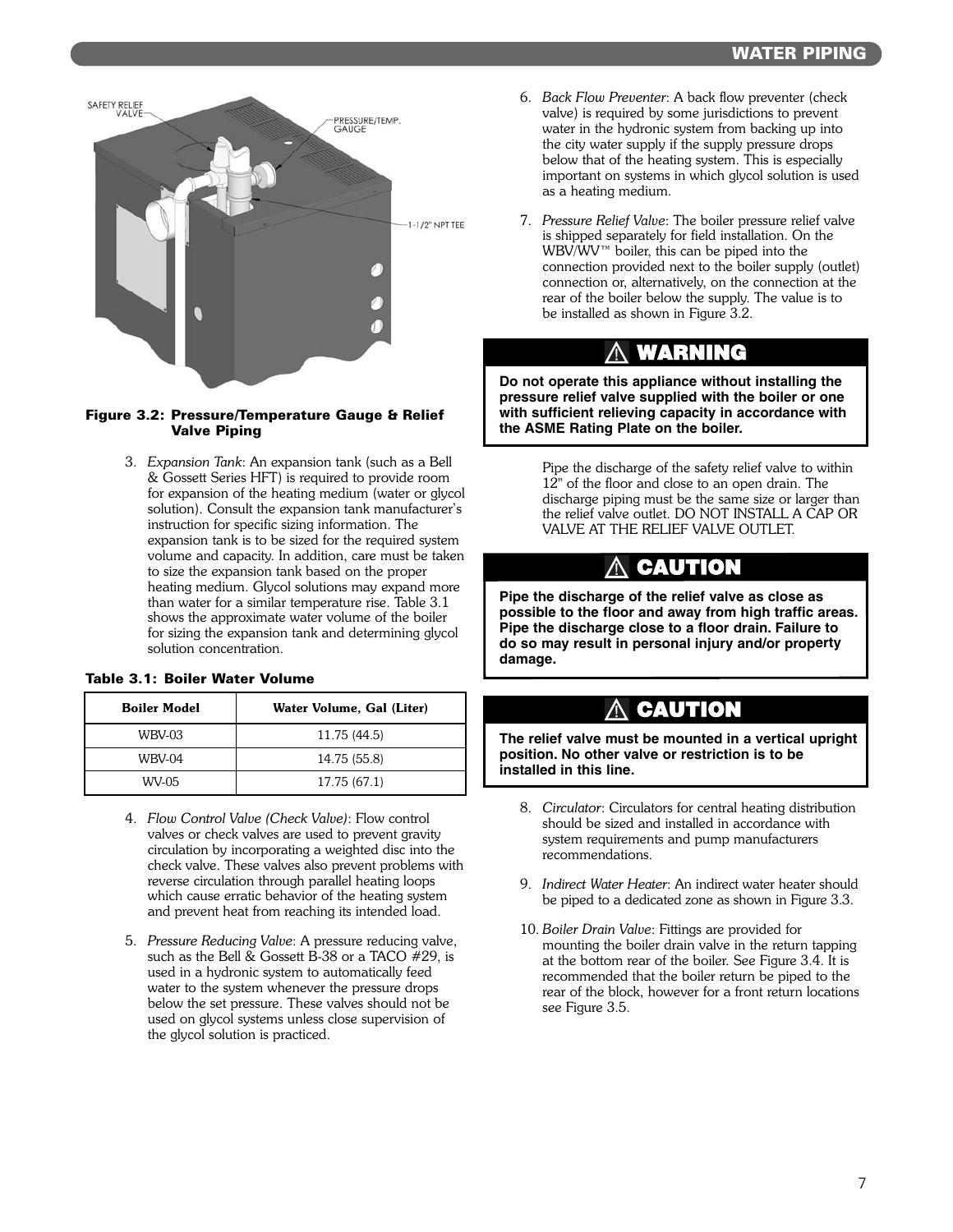

Figure 3.3: Recommended Water Piping Figure 3.3: Recommended Water Piping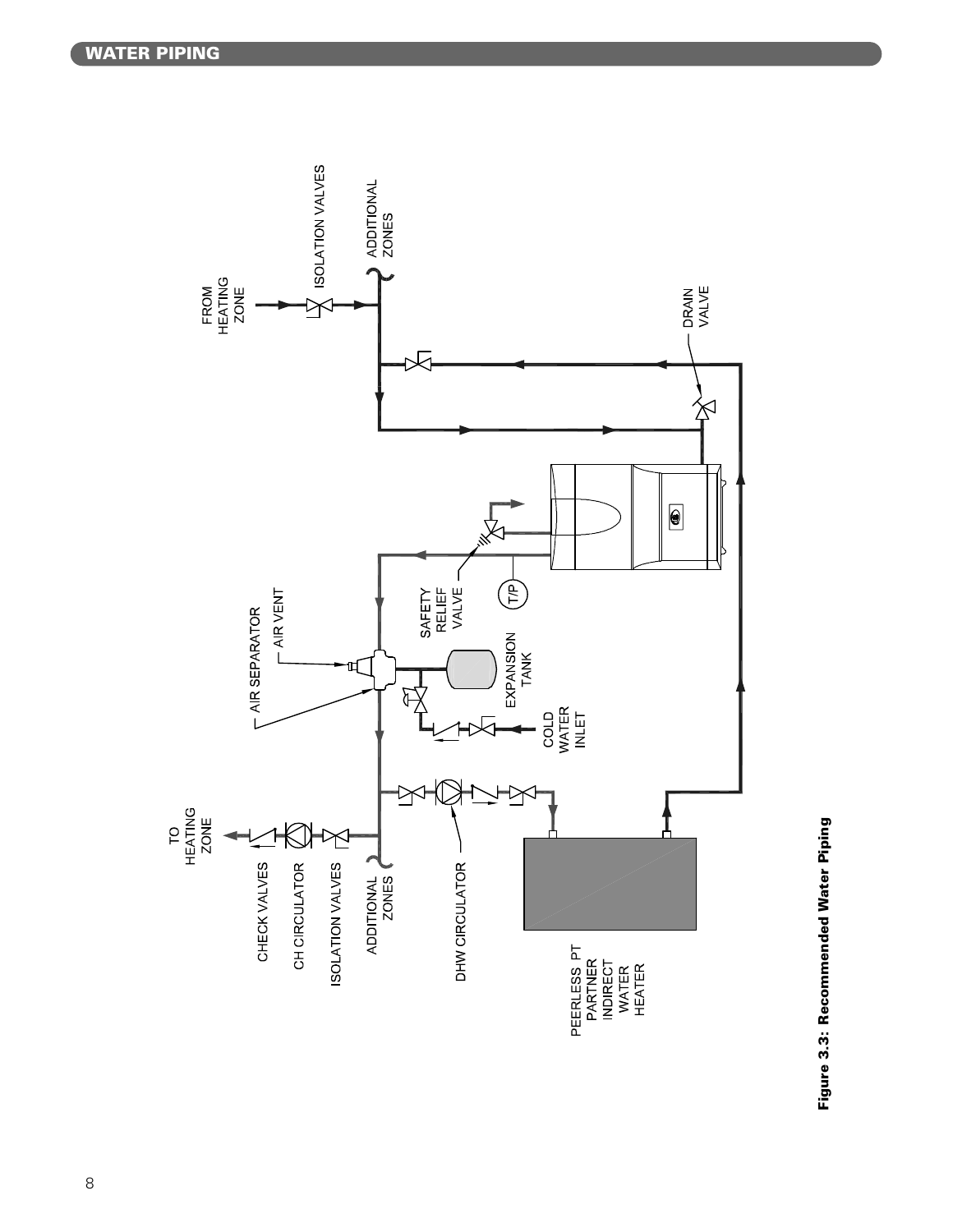







#### C. SYSTEM PIPING

- 1. The WBV/WV Plastic Jacket boiler is recommended to be piped with the return line in the rear. The return can be moved to the front of the boiler by moving the plug from the front return port to the rear. The necessary componets for a front return are included with the boiler.
- 2. Figure 3.3 shows the recommended piping for the WBV/WV™ boiler.
- 3. The DHW zone is piped from the primary loop in parallel with the central heating (CH) zones. It should be piped as close to the boiler as possible since it should be the hottest zone.

#### D. FREEZE PROTECTION

Glycol for hydronic applications is specially formulated for heating systems. It includes inhibitors which prevent the glycol from attacking metallic system components. Make sure that the system fluid is checked for correct glycol concentration and inhibitor level.

#### E. SPECIAL APPLICATIONS

- 1. If the WBV/WV™ boiler is used in conjunction with a chilled medium system, pipe the chiller in a separate secondary loop as shown in Figure 3.6.
- 2. If using the WBV/WV™ with a hot water coil in a forced air system, be sure the hot water coil is downstream of the cooling coil in the airstream.

#### F. TANKLESS HEATER OR COVERPLATE

1. If a tankless coil is used (item 9), install as pictured. On water boilers, install in opening in front section.

### **DANGER**

**Install anti-scald device in hot water supply piping. Water temperature above 125°F can cause severe burns instantly or death from scalds.**

### **NOTICE**

**X1019R and X1020R coils installed in WBV™ boilers have internal flow controls installed. Do not use external flow controls with these coils.**

2. If not using a tankless coil, cover the heater opening with cover plate (item 7 or 16).

### **NOTICE**

**Be sure rubber gasket is in place between cover plate or water heater plate and boiler section.**

#### G. CONTROLS

### **CAUTION**

**Pipe the discharge of the safety valve or relief valve to prevent injury in the event of pressure relief. Pipe the discharge to a drain. Provide piping that is the same size as the relief valve.**

- 1. Water Boiler Controls:
	- a. For installations subject to UL726, a second operating control that senses water temperature is also required (not provided). Use an L4080B or equivalent. Install in the supply piping near the boiler.
- 2. For complete information on servicing and adjustment of controls, refer to the attached control specification sheets.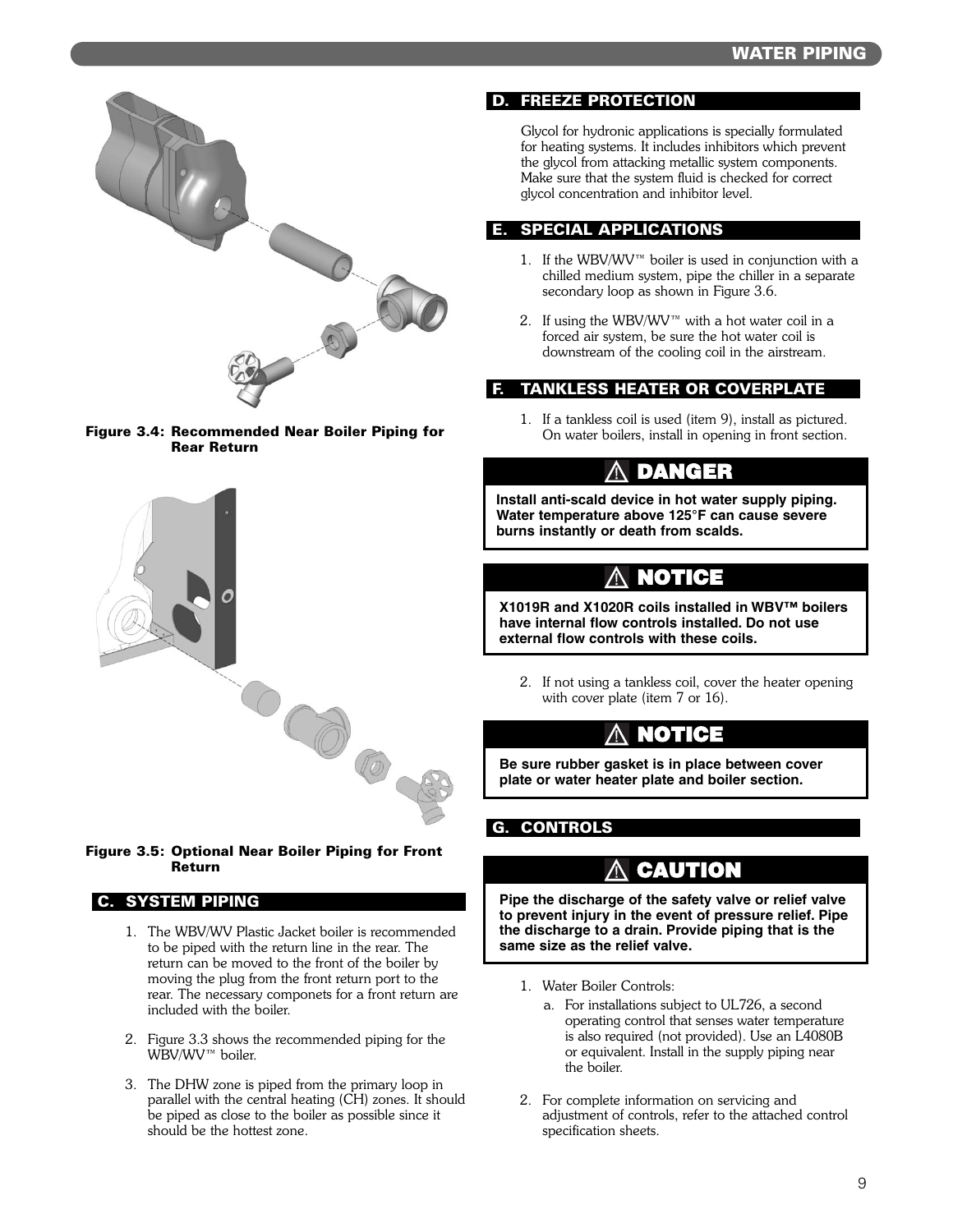

Figure 3.6: WBV/WV™ Piped with a Chiller



Figure 3.7: Tankless Coil Piping, Water Boiler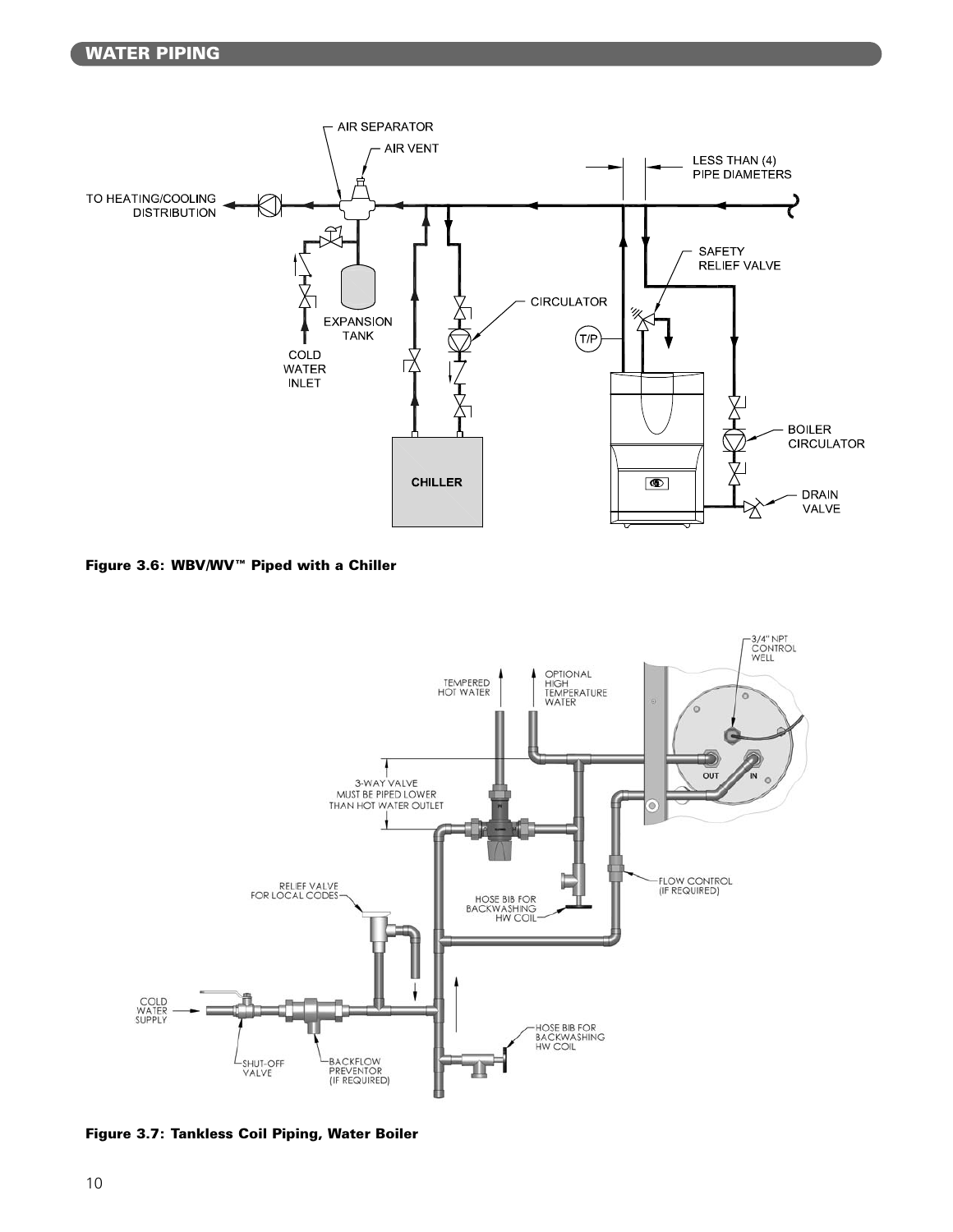## **4. BURNER SETUP & BOILER OPERATION**

## **CAUTION**

**This appliance is designed to burn only standard No. 1 or No. 2 Fuel Oil (ASTM D396). Do not use gasoline or waste oil.**

## **CAUTION**

**Do not use compression fitting for oil supply lines. Do not use copper sweat fittings with oil piping. Oil leaks may occur causing a fire hazard.**

## **NOTICE**

**Oil piping must be air tight. Air leaking into the oil supply system may cause erratic burner operation and/or burner lockout.**

#### A. BURNER INSTALLATION

1. The oil burner is supplied with a mounting flange fixed in position.

#### **NOTICE** ЛN

**Be sure high temperature gasket is between the burner mounting flange and the burner mounting plate.**

- 2. Mount the burner to the burner mounting plate (Item 5 Figure 8.1) with four (4) 5/16" studs and nuts provided.
- 3. Pipe the oil lines through the holes in the left side of the jacket. Care must be taken when routing the oil lines so not to interfere with the opening and closing of the burner mounting plate. Flexible oil lines or flared copper disconnects with valves (when copper lines are used) may be installed to assure full opening of the burner mounting plate when servicing.

## **NOTICE**

**Two-pipe oil supply for Riello burner requires a separate kit. Order part #C7001026 from Riello dealer.**

4. Oil burner specifications: For information pertinent to the oil burner such as nozzle sizing, fuel supply piping, adjusting or servicing, refer to the charts in this section and the burner installation manual.

#### **B. BURNER START-UP AND ADJUSTMENT**

1. Burner should start automatically when thermostat is turned up and main boiler service switch is turned on. If burner does not start, check to be sure there is oil in the tank and push reset button on burner control:

Beckett: Square red button.

Carlin: Round red button.

Riello: Round red button inside clear flexible cover on back of burner cover.

If burner still does not start, contact serviceman.

## **CAUTION**

**Do not attempt to start the burner when excess oil has accumulated, when the unit is full of vapor, or when the combustion chamber is very hot.**

2. Adjust burner and barometric draft control for highest  $CO<sub>2</sub>$  (Maximum 13%) while maintaining a 0 Smoke and -.01 to -.02" W.C. draft overfire.

All adjustments must be made using suitable instruments such as found in a Bacharach Combustion Test Kit.

## **WARNING**

**Do not attempt to set up the burner without using test instruments. Visual and auditory inspection can not be trusted to assure proper operation. Failure to check and adjust combustion using combustion test instruments may result in severe personal injury, death or major property damage.**

- 3. Burner and boiler can be shut down by turning down the thermostat and moving the main boiler service switch to the "off" position.
- 4. See burner manufacturer's manual for further information regarding the burner.

#### C. CHECK BOILER CONTROLS

- 1. Limit and Operating Controls:
	- a. Lower the set point of each control until the burner shuts down. Note that the system pressure (or temperature) corresponds to the desired set point.
	- b. Return the controls to the desired set point.
- 2. Low Water Cut-off (Built in to limit control.) consult the manufacturer's instructions for the low water cutoff operational check procedure.
- 3. Refer to Limit Control Man. Instrucitons for further information.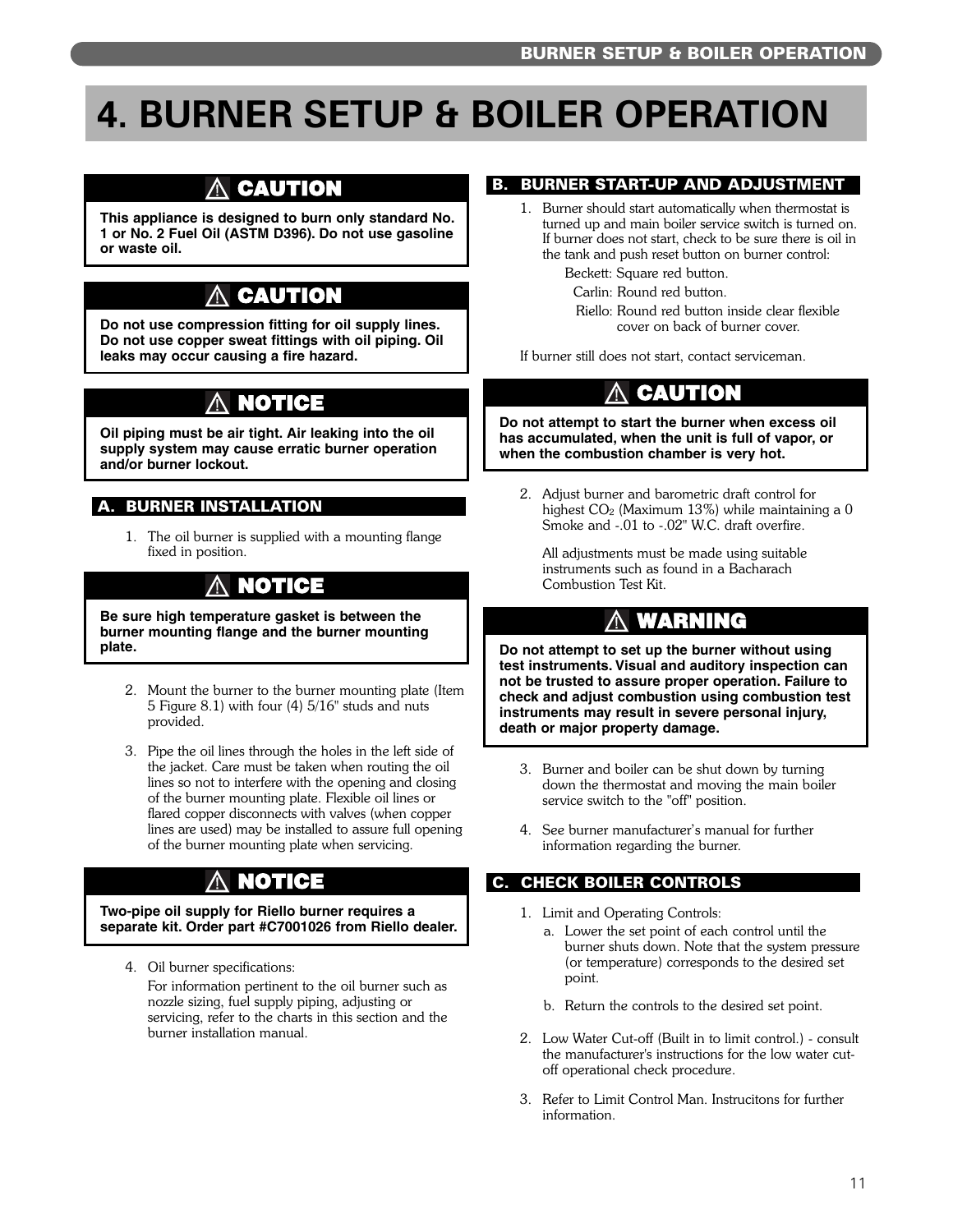#### D. PURGE AIR FROM THE SYSTEM (WATER BOILERS ONLY)

- 1. Purge the system using purge valves, isolating zones in the process or use system vents. Do not operate the pump(s) while purging. Pumps will hold air in the eye of the impeller.
- 2. Allow the system to reach 180°F and use manual vents, if installed, to remove any remaining air. Watch the pressure gauge as the system approaches 180°F. If the pressure exceeds the design operating pressure, check:
	- a. Fill valve pressure.
	- b. Expansion or compression tank operation and sizing.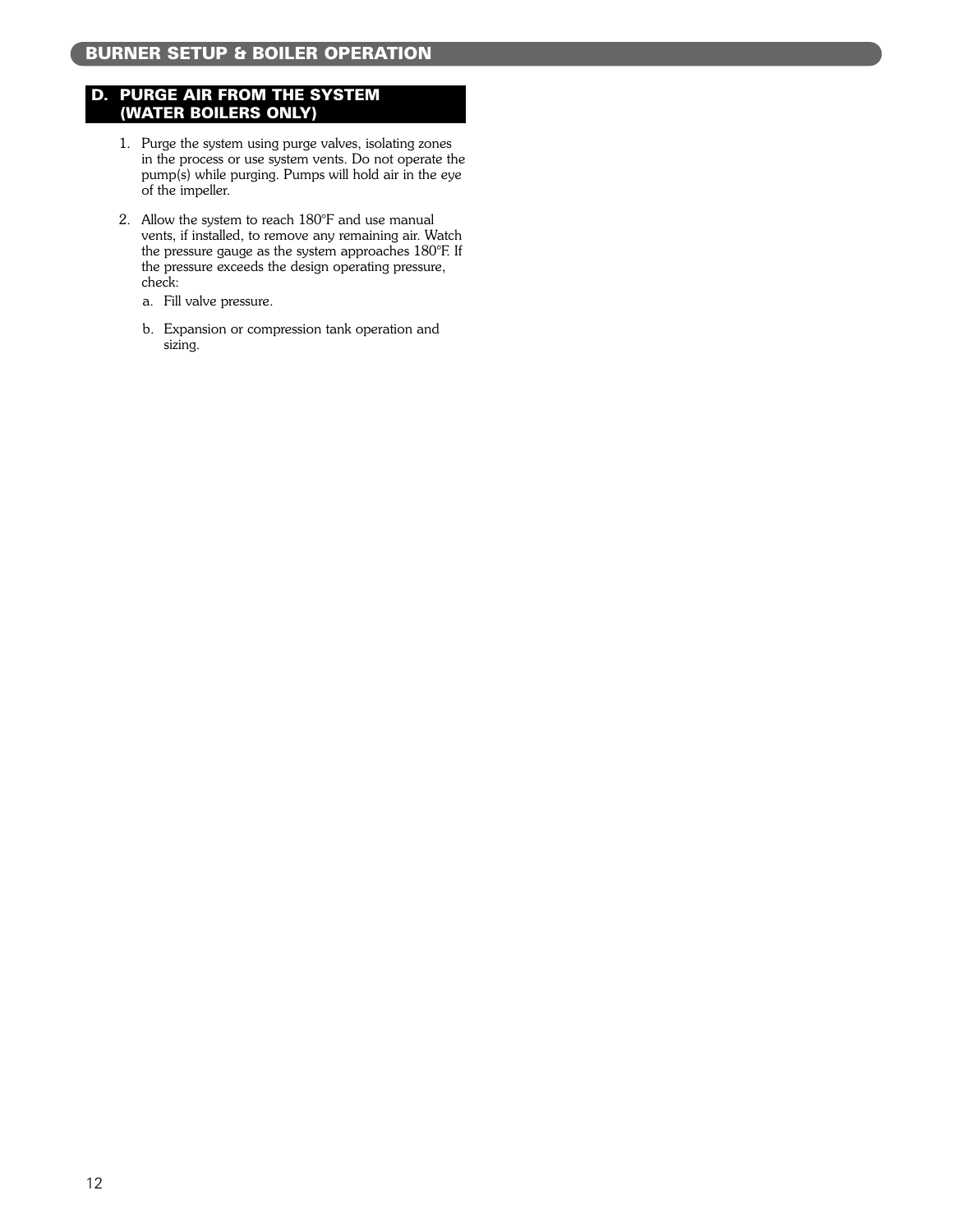| <b>BECKETT BURNER SPECIFICATIONS</b> |           |                |              |                                      |                    |                    |                 |                          |             |
|--------------------------------------|-----------|----------------|--------------|--------------------------------------|--------------------|--------------------|-----------------|--------------------------|-------------|
| <b>Boiler</b>                        | Burner    |                | Burner       | <b>Static</b>                        | <b>Nozzle Size</b> | Pump               |                 | <b>Start-up Settings</b> | <b>Head</b> |
| Model No.                            | Model No. | <b>Head</b>    | <b>Plate</b> | <b>Pressure</b>                      |                    | <b>Air Shutter</b> | <b>Air Band</b> | <b>Setting</b>           |             |
| WBV-03-085                           | $AFG-F31$ | F <sub>3</sub> | $3 - 3/8"$   | $0.7580^{\circ}$ B HAGO <sup>3</sup> | 140 PSI            | 6.0                |                 | N/A                      |             |
| WBV-03-105                           | $AFG-F4$  | F <sub>4</sub> | $3 - 3/8"$   | $0.9080$ ° B HAGO                    | 140 PSI            | 6.0                | $\Omega$        | N/A                      |             |
| WBV-04-095                           | $AFG-F4$  | F <sub>4</sub> | $3 - 3/8"$   | $0.8580^\circ$ B DEL <sup>4</sup>    | 140 PSI            | 6.0                | $\Omega$        | N/A                      |             |
| WBV-04-125                           | AFG-F4    | F <sub>4</sub> | $3 - 3/8"$   | $1.1080^{\circ}$ B HAGO <sup>3</sup> | 140 PSI            | 5.0                | 2               | N/A                      |             |
| WBV-04-150                           | AFG-F6    | F <sub>6</sub> | $2 - 3/4"$   | 1.25 80° B HAGO                      | 140 PSI            | 8.0                |                 | N/A                      |             |
| WV-05-175                            | AFG-MV1   | $V-1$          | ٠            | $1.5060^{\circ}$ B HAGO <sup>3</sup> | 140 PSI            | 10.0               | 3               | 3                        |             |
| WV-05-195                            | AFG-MV1   | $V-1$          | ٠            | $1.6560^\circ$ B HAGO                | 140 PSI            | 10.0               | 9               | 3                        |             |

#### Table 5.1: Beckett Burner Specifications

|                         | <b>BECKETT NX BURNER SPECIFICATIONS</b> |                                             |                      |                          |  |  |  |  |  |
|-------------------------|-----------------------------------------|---------------------------------------------|----------------------|--------------------------|--|--|--|--|--|
| <b>Boiler Model No.</b> | <b>Burner Model</b>                     | <b>Nozzle Size</b>                          | <b>Pump Pressure</b> | <b>Start Up Head/Air</b> |  |  |  |  |  |
| WBV-03-085              | <b>NX70LB</b>                           | $0.65 \times 60^{\circ}$ W DEL <sup>3</sup> | 170                  | 1.5                      |  |  |  |  |  |
| WBV-03-105              | <b>NX70LB</b>                           | $0.85 \times 60$ ° B HAGO                   | 170                  | 2.5                      |  |  |  |  |  |
| WBV-04-095              | NX70LB                                  | $0.75 \times 60^{\circ}$ W DEL <sup>4</sup> | 170                  | 2.0                      |  |  |  |  |  |
| WBV-04-125              | NX70LD                                  | $1.10 \times 60^{\circ}$ W DEL <sup>3</sup> | 140                  | 1.0                      |  |  |  |  |  |
| WBV-04-150              | NX70LD                                  | $1.25 \times 60$ ° W DEL                    | 140                  | 2.0                      |  |  |  |  |  |

Note: Burner used to fire the WBV-03-085 and 1.05 rate is also required to fire the WBV-04-095 rate with nozzle indicated in above chart.

#### Table 5.2: Carlin Burner Specifications (with 98022 PSC motor)

| <b>CARLIN BURNER SPECIFICATIONS (WITH 98022 PSC MOTOR)</b> |                     |                 |                                       |                      |                          |                 |  |  |  |
|------------------------------------------------------------|---------------------|-----------------|---------------------------------------|----------------------|--------------------------|-----------------|--|--|--|
| <b>Boiler</b>                                              | Burner<br>Model No. | <b>Head Bar</b> | <b>Nozzle Size</b>                    | <b>Pump Pressure</b> | <b>Start-up Settings</b> |                 |  |  |  |
| Model No.                                                  |                     |                 |                                       |                      | <b>Air Shutter</b>       | <b>Air Band</b> |  |  |  |
| WBV-03-085                                                 | $EZ-1HP$            | $0.60 - 0.65$   | $0.6570^{\circ}$ A DEL <sup>3</sup>   | <b>150 PSI</b>       | Blank                    | 0.60            |  |  |  |
| WBV-03-105                                                 | $EZ-1HP$            | $0.85 - 1.00$   | $0.85$ 70 $^{\circ}$ A DEL            | <b>150 PSI</b>       | Blank                    | 0.65            |  |  |  |
| WBV-04-095                                                 | $EZ-1HP$            | 0.75            | $0.7570^{\circ}$ A DEL <sup>4</sup>   | 150 PSI              | <b>Blank</b>             | 0.60            |  |  |  |
| WBV-04-125                                                 | $EZ-1HP$            | $0.85 - 1.00$   | $1.0070$ ° A DEL <sup>3</sup>         | <b>150 PSI</b>       | Blank                    | 0.85            |  |  |  |
| WBV-04-150                                                 | $EZ-1HP$            | $1.10 - 1.25$   | $1.25~60^\circ$ B DEL                 | <b>150 PSI</b>       | Blank                    | 1.00            |  |  |  |
| WV-05-175                                                  | 99FRD               | N/A             | $1.50~60^{\circ}$ B HAGO <sup>3</sup> | <b>150 PSI</b>       | Open                     | $10\%$ open     |  |  |  |
| WV-05-195                                                  | 99FRD               | N/A             | $1.6560$ ° B HAGO                     | <b>150 PSI</b>       | Open                     | 45% open        |  |  |  |

#### Table 5.3: Riello Burner Specifications

| <b>RIELLO BURNER SPECIFICATIONS</b> |                 |                      |                                 |                      |                          |                   |  |  |  |
|-------------------------------------|-----------------|----------------------|---------------------------------|----------------------|--------------------------|-------------------|--|--|--|
| <b>Boiler</b>                       | <b>Burner</b>   | <b>Burner Series</b> | Nozzle Size <sup>2</sup>        | <b>Pump Pressure</b> | <b>Start-Up Settings</b> |                   |  |  |  |
| Model No.                           | Model No.       |                      |                                 |                      | <b>Turbulator</b>        | <b>Air Damper</b> |  |  |  |
| WBV-03-060                          | F <sub>3</sub>  | Series 40            | $0.5090$ ° B                    | 145 PSI              | 0.0                      | 2.9               |  |  |  |
| WBV-03-085                          | F <sub>5</sub>  | Series 40            | $0.6560$ ° W <sup>3</sup>       | 170 PSI              | 1.0                      | 2.45              |  |  |  |
| WBV-03-105                          | F <sub>5</sub>  | Series 40            | $0.8560$ °W                     | 165 PSI              | 2.5                      | 2.8               |  |  |  |
| WBV-04-095                          | F <sub>5</sub>  | Series 40            | 0.7580° B <sup>4</sup>          | 160 PSI              | 0.5                      | 2.25              |  |  |  |
| WBV-04-125                          | F <sub>5</sub>  | Series 40            | $1.0060^{\circ}$ W <sup>3</sup> | 155 PSI              | 2.5                      | 3.4               |  |  |  |
| WBV-04-140                          | F <sub>5</sub>  | Series 40            | $1.10\,60^\circ$ W              | 160 PSI              | 4.0                      | 4.2               |  |  |  |
| WV-05-175                           | F <sub>10</sub> | Series 40            | 1.3560° B <sup>3</sup>          | 165 PSI              | 2.0                      | 2.5               |  |  |  |
| WV-05-195                           | F <sub>10</sub> | Series 40            | $1.5060$ ° B                    | 170 PSI              | 2.5                      | 2.8               |  |  |  |

Factory Installed Nozzles (Packaged Boilers or Burner Cartons) are indicated in **Boldface**.

1 Requires Low Firing Rate Baffle

2 Delavan Recommended

3 Shipped Loose with Packaged Boiler or Burner Carton

4 Not included with Packaged Boiler or Burner Carton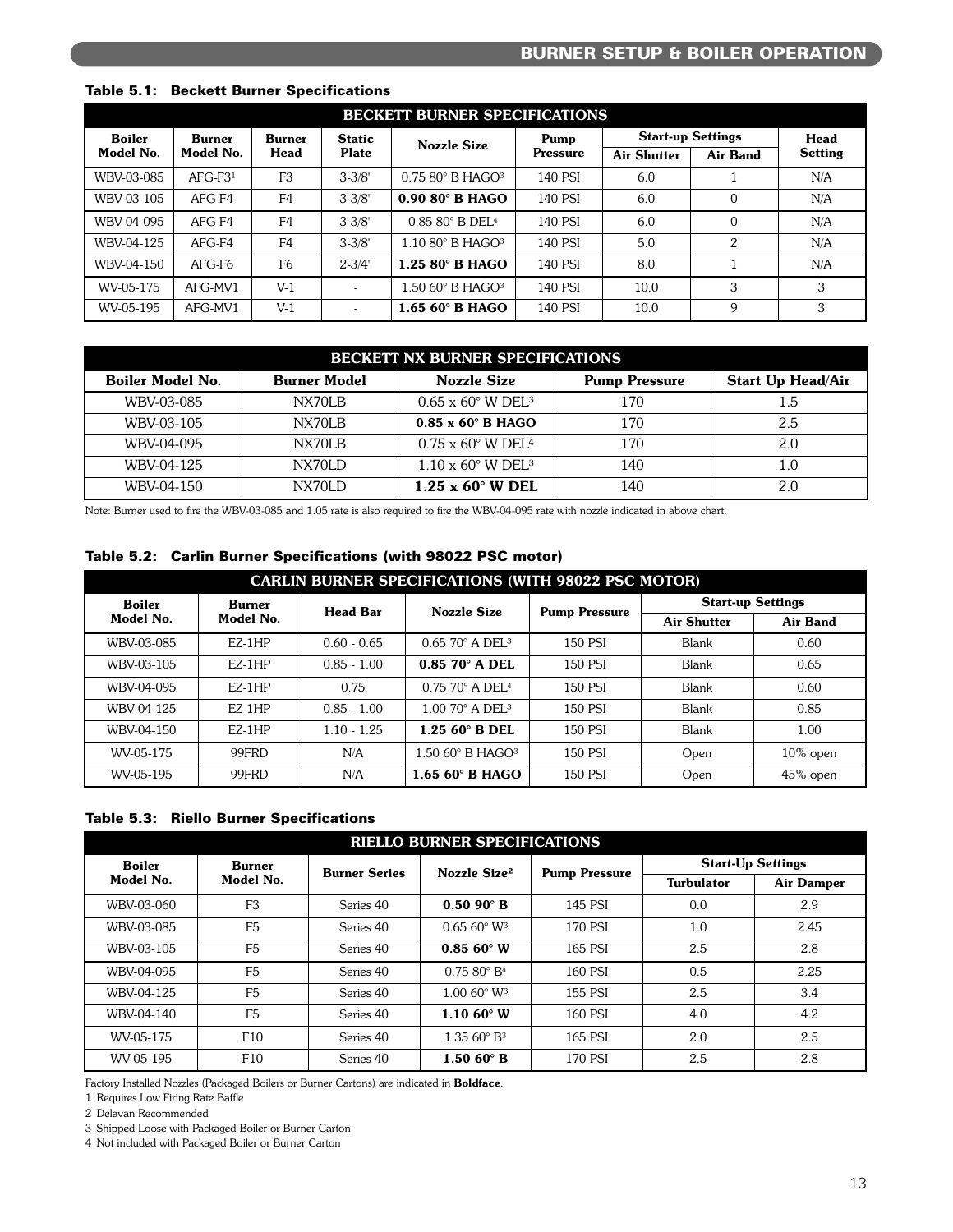## **5. ELECTRICAL**

#### A. GENERAL

All electrical wiring shall be done in accordance with the National Electrical Code and Local Requirements. Single pole switches including those of safety controls or protective devices shall not be wired in a grounded line.

#### B. WIRING

- 1. See Section 4 for mounting burner.
- 2. For complete information on servicing and adjustment of controls, refer to the attached control specification sheets.
- 3. See the following Wiring Diagrams:
	- Figure 5.1 Water Boilers, Beckett 7600A Limit Control
	- Figure 5.2 Water Boilers, Hydrolevel 3250 Limit Control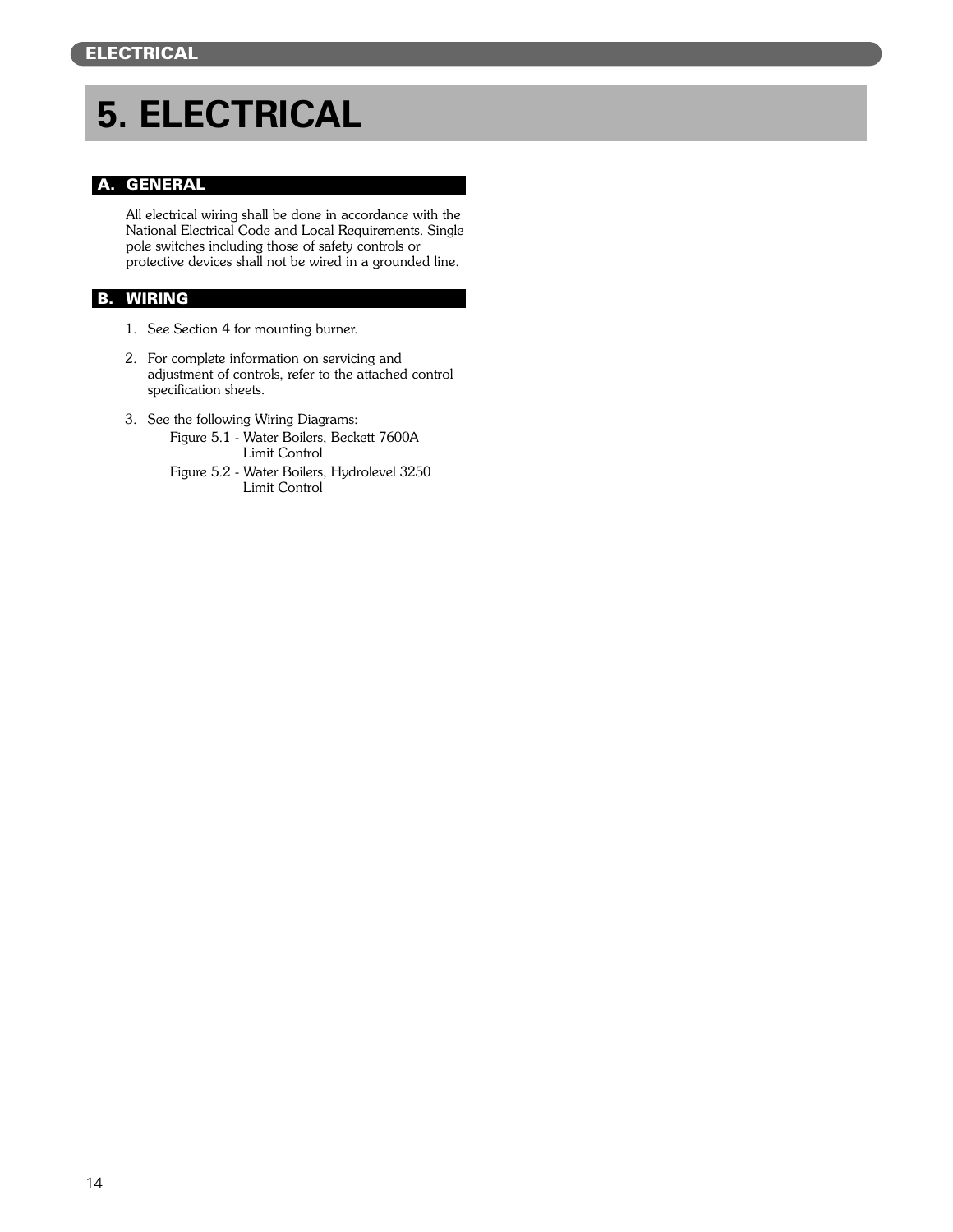#### ELECTRICAL



Figure 4.1: Water Boilers, Beckett 7600A Limit Control



Figure 4.1a: Beckett AquaSmart 7600A Limit Control Wiring Details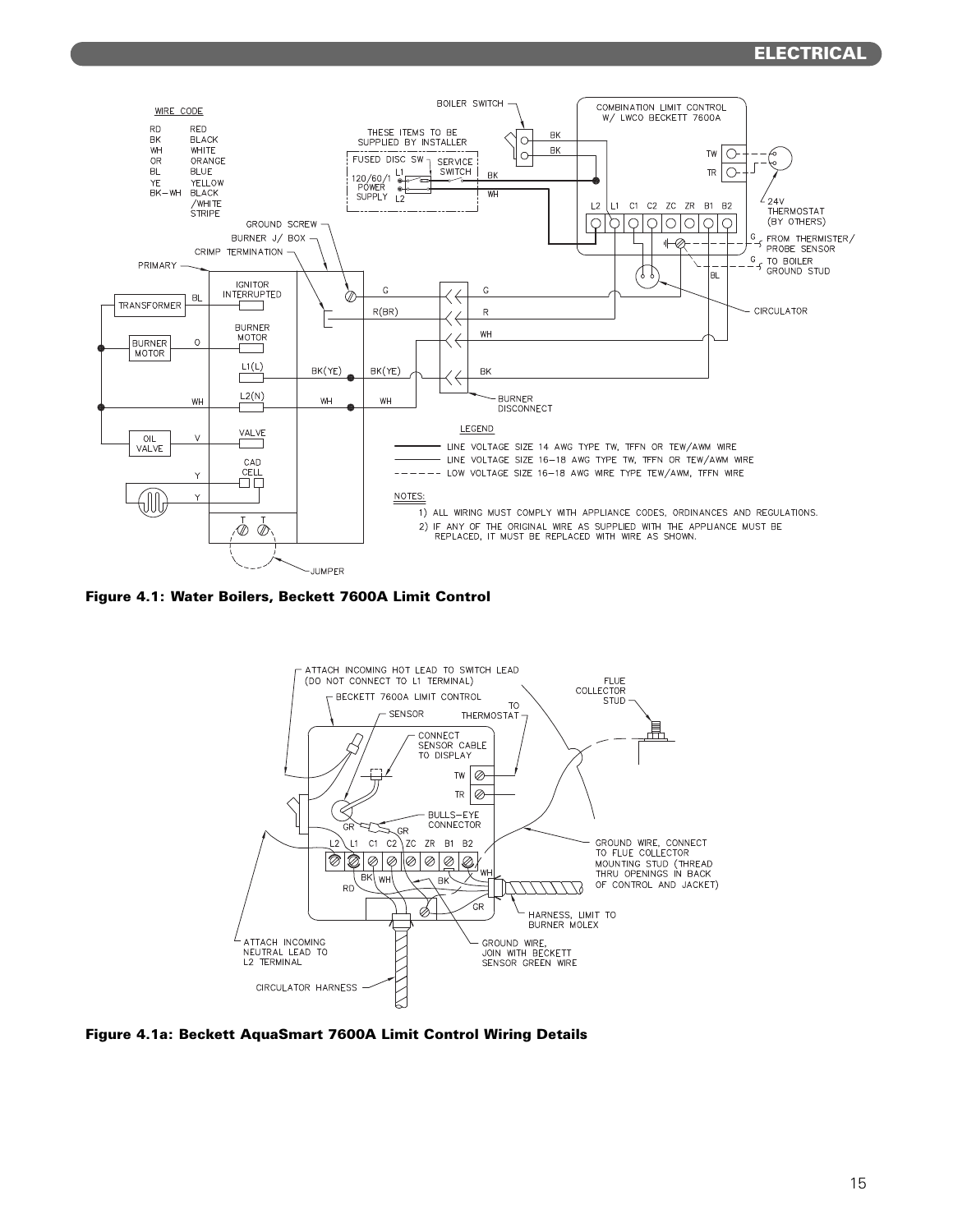#### ELECTRICAL



Figure 4.2: Water Boilers, Hydrolevel 3250 Limit Control



Figure 4.2a: Hydrolevel HydroStat 3250 Limit Control Wiring Details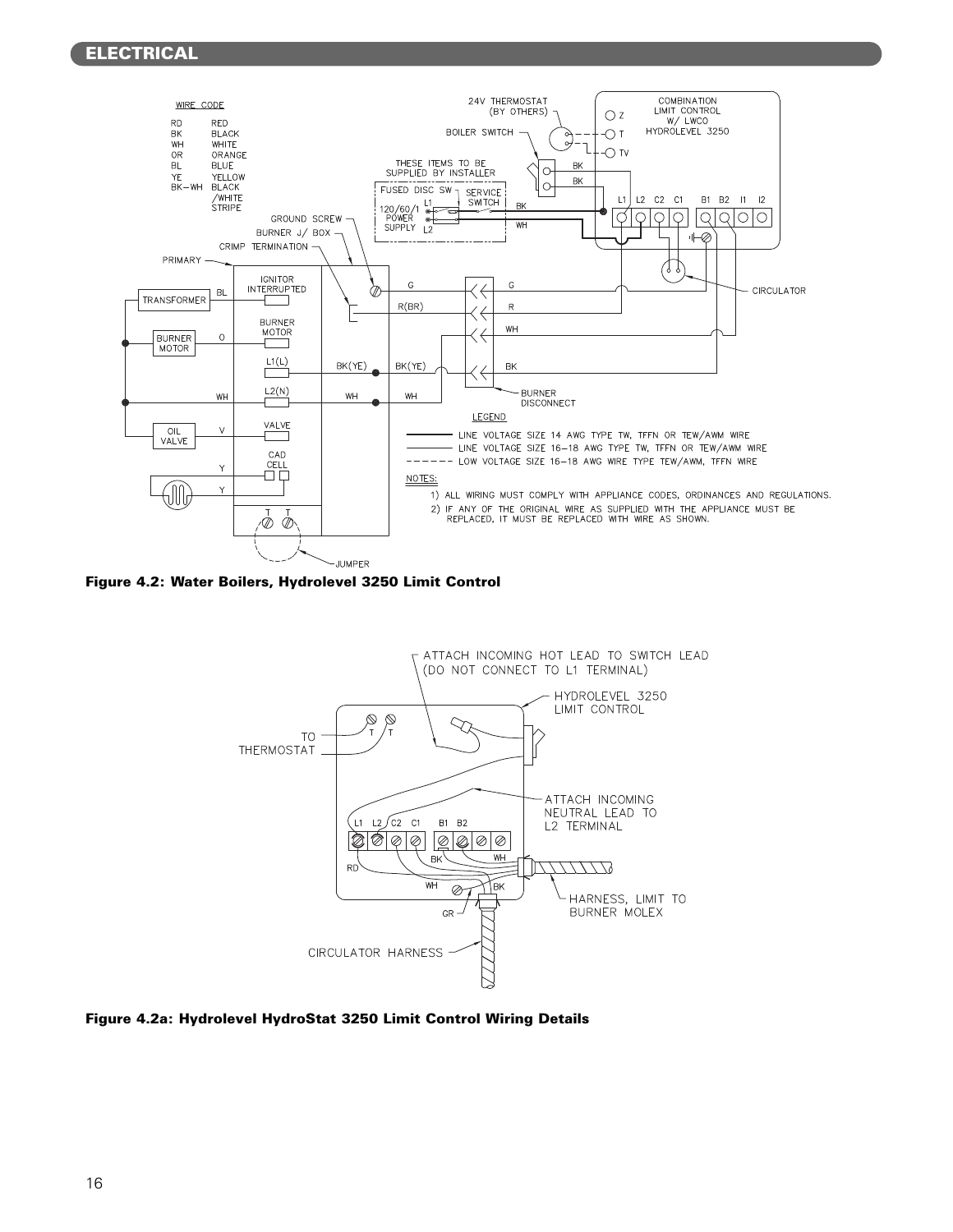## **6. MAINTENANCE**

### **WARNING**

**Product Safety Information Refractory Ceramic Fiber Product**

**This appliance contains materials made from refractory ceramic fibers (RCF). Airborne RCF, when inhaled, have been classified by the International Agency for Research on Cancer (IARC), as a possible carcinogen to humans. After the RCF materials have been exposed to temperatures above 1800°F, they can change into crystalline silica, which has been classified by the IARC as carcinogenic to humans. If particles become airborne during service or repair, inhalation of these particles may be hazardous to your health.**

**Avoid Breathing Fiber Particulates and Dust**

**Suppliers of RCF recommend the following precautions be taken when handling these materials:**

**Precautionary Measures:**

**Provide adequate ventilation.**

**Wear a NIOSH/MSHA approved respirator.**

**Wear long sleeved, loose fitting clothing and gloves to prevent skin contact.**

**Wear eye goggles.**

**Minimize airborne dust prior to handling and removal by water misting the material and avoiding unnecessary disturbance of materials.** 

**Wash work clothes separately from others. Rinse washer thoroughly after use.**

**Discard RCF materials by sealing in an airtight plastic bag.**

**First Aid Procedures:**

**Inhalation: If breathing difficulty or irritation occurs, move to a location with fresh clean air. Seek immediate medical attention if symptoms persist.**

**Skin Contact: Wash affected area gently with a mild soap and warm water. Seek immediate medical attention if irritation persists.**

**Eye Contact: Flush eyes with water for 15 minutes while holding eyelids apart. Do not rub eyes. Seek immediate medical attention if irritation persists.**

**Ingestion: Drink 1 to 2 glasses of water. Do not induce vomiting. Seek immediate medical attention.**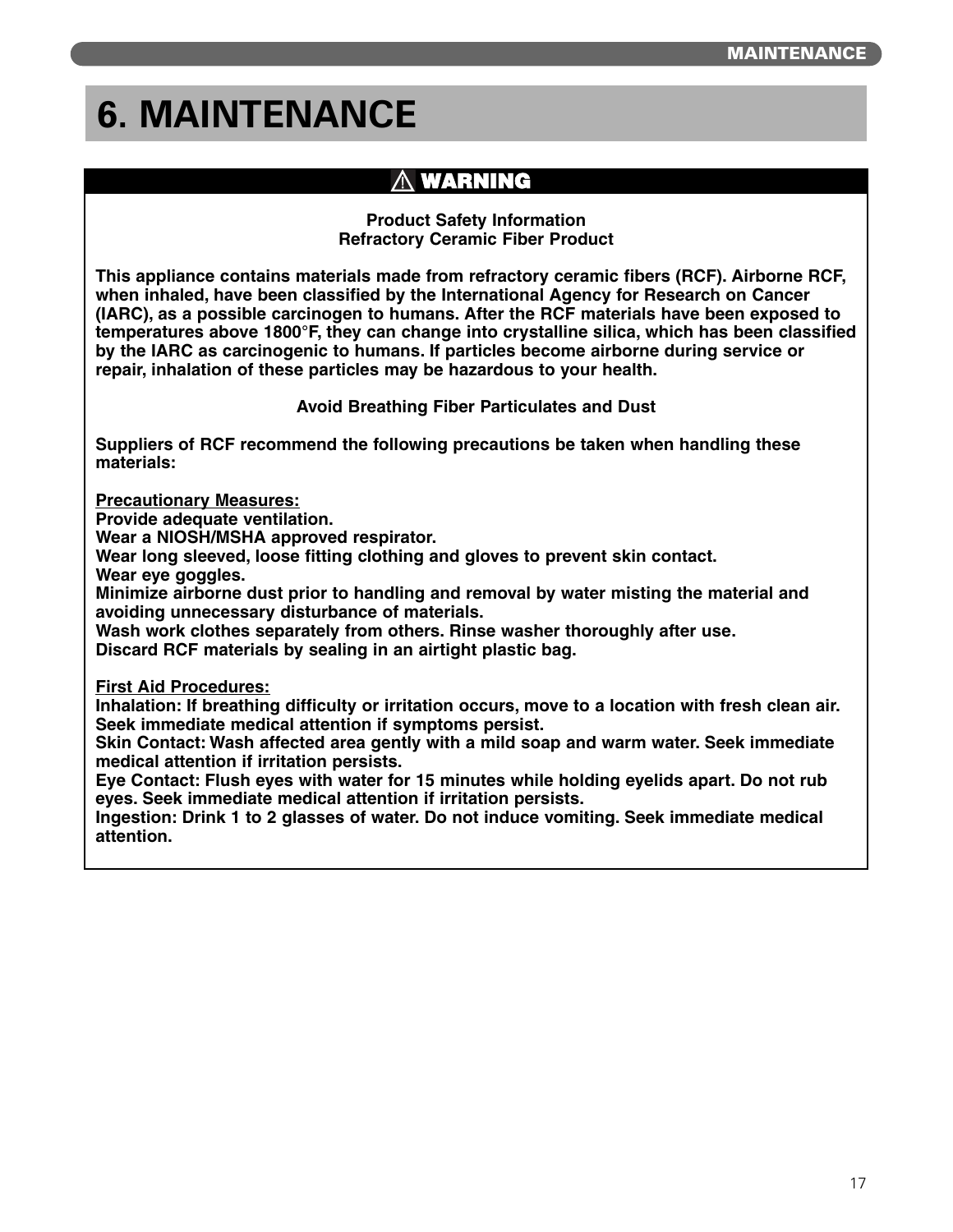#### A. GENERAL

- 1. Check pipes adjacent to cold walls or in unheated spaces. Insulate and tape them if necessary to be sure they can't freeze up. Keeping the water moving at all times will reduce the likelihood of freezing.
- 2. If there is considerable foreign matter in the boiler water, the boiler should be shut down and allowed to cool, then drained and thoroughly flushed out. Drain the boiler at the drain cock. Pipe the drain cock to a suitable drain or containment device (if antifreeze is used). Flush the system to remove remaining matter. If there is evidence that hard scale has formed on the internal surfaces, the boiler should be cleaned by chemical means as prescribed by a qualified water treatment specialist.
- 3. There must be no signs of continuous wetness at the chimney. If signs of continuous wetness are observed, a qualified service agency must be consulted to modify the vent configuration to prevent the formation of condensate, which may damage the vent pipe.

#### **WARNING** ΛN

**Do not use this appliance if any part has been under water. Improper or dangerous operation may result. Immediately call a qualified service technician to inspect the boiler and to replace any part of the control system and any control which has been under water.**

#### B. DAILY MAINTENANCE (WITH BOILER OPERATING)

Daily boiler observation can be performed by the owner. If any potential problems are found, a qualified installer or service technician/agency must be notified.

- 1. Remove any combustible materials, gasoline and other flammable liquids and substances that generate flammable vapors from the area where the boiler is contained. Make certain that the boiler area has ample air for combustion and ventilation and that there are no obstructions to the free flow of air to and from the boiler.
- 2. Observe general boiler conditions (unusual noises, vibrations, etc.)
- 3. Observe operating temperature and/or pressure gauge on the boiler. Boiler pressure should never be higher than 5 psi below the rating shown on the safety relief valve. The valve rating can be found on the top of the safety relief valve. Boiler temperature should never be higher than 250°F.
- 4. Check for water leaks in boiler and system piping.

#### C. WEEKLY MAINTENANCE (WITH BOILER OPERATING)

1. Flush float-type low-water cut-off (if used) to remove sediment from the float bowl as stated in the manufacturer's instructions.

#### D. MAINTENANCE OF SAFETY RELIEF VALVE

1. Check function and maintain safety relief valve as specified by manufacturer, typically every other month or every month, per the instructions on the tag on the safety relief valve.

#### E. MONTHLY MAINTENANCE (WITH BOILER OPERATING)

- 1. Check boiler room floor drains for proper functioning.
- 2. Test probe type low-water cut-off (if used) by using the Push-to-Test Button.
- 3. Test limit by lowering the limit set point until the burner shuts down. When proper operation is confirmed, return the set point to original setting.
- 4. Follow additional instructions in the Burner Manual for proving the burner component operation.

#### F. MAINTENANCE – ANNUAL

## **NOTICE**

**Entire heating system, including boiler, burner and venting system, must be inspected at least once a year by a qualified heating professional. Boiler is to be cleaned at least once a year.**

### **WARNING**

**Disconnect all power to the burner before accessing combustion chamber.**

#### TO CLEAN:

- 1. Remove top jacket panel and flue collector cover plate, Item 11 (Figure 2.1).
- 2. To thoroughly clean the boiler it must be brushed down from the top. The target wall is made of a soft ceramic fiber. Care must be taken not to damage this material during cleaning.
- 3. Remove any scale or soot from the combustion chamber area by vacuum cleaning or any other available means.

### **NOTICE**

**Burner mounting plate must be opened gain access to combustion chamber for the removal of dirt and debris.**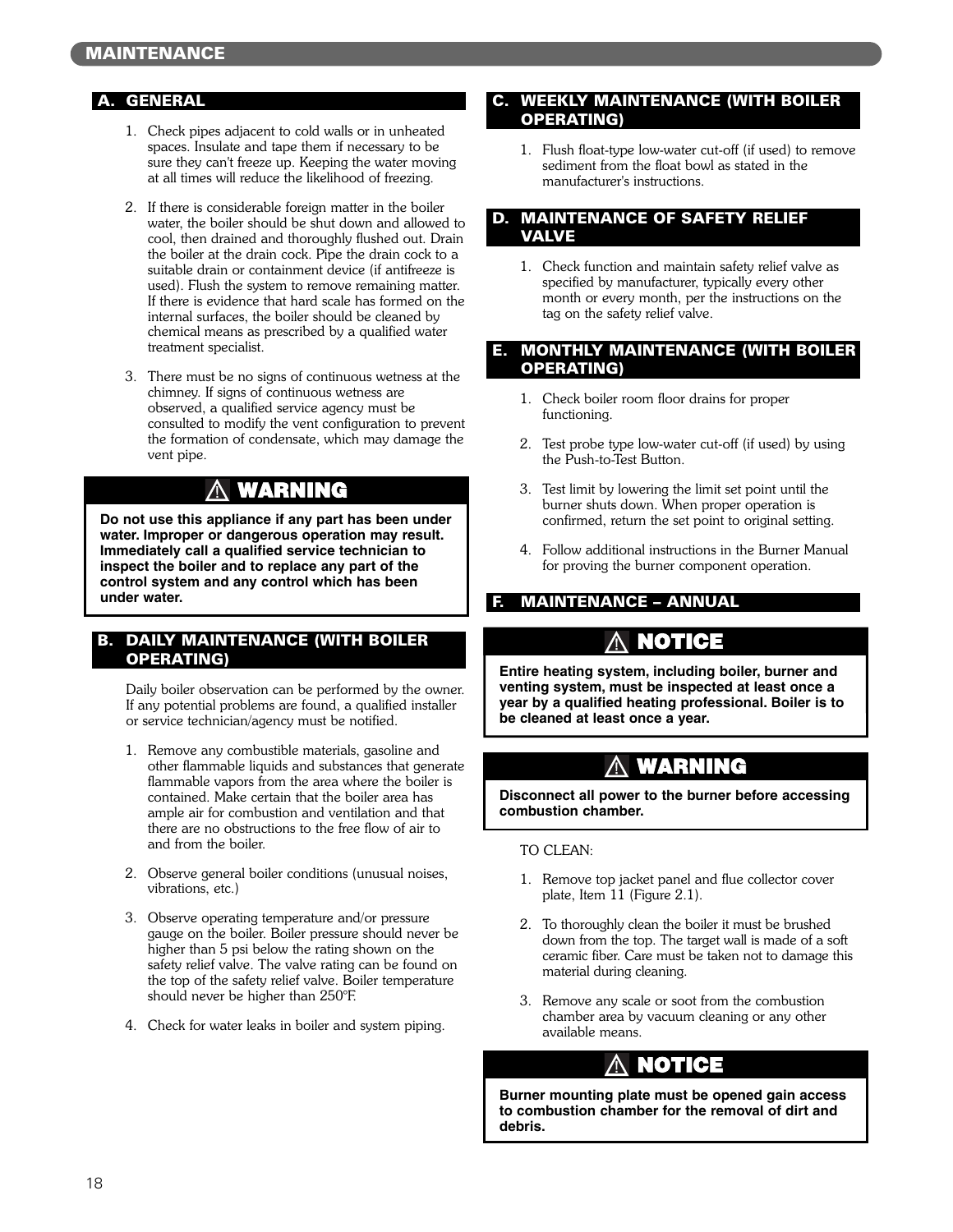- 4. Inspect the insulation and rope seal on the burner mounting plate. Replace if damaged.
- 5. Replace oil burner and flue collector cover plate making sure all gaskets are in place.
- 6. Replace jacket top panel.

## **NOTICE**

**All cover plates, enclosures, and guards must be maintained in place at all times, except during maintenance and servicing.**

- 7. Check the ventilation system for signs of external corrosion.
- 8. Disassemble exhaust vent and air inlet (if applicable) connections to check for blockage and/or corrosion.
- 9. Assure that barometric damper swings freely.

#### G. WATERSIDE INSPECTION

- 1. Connect a suitable drain hose to the boiler drain valve. Have a 5 gallon bucket available to catch boiler water.
- 2. Be sure that the system temperature is below 125° F before draining water from the system.

## **WARNING**

**Water in excess of 125° F can cause severe burns instantly. DO NOT drain water in excess of 125° F from the boiler. Failure to comply may cause severe injury or death.**

3. Drain water from the boiler into the bucket. If there is evidence of excessive sediment/sludge in the system, contact a qualified water treatment company for appropriate compounds such as Sentinel X-400 or Rhomar Hydro-Solve 9100.

## **CAUTION**

**The Peerless Warranty does not cover sediment or corrosion related damage. Excessive sediment may cause a failure of the boilers cast iron heat exchanger.**

#### H. INSPECT HEAT DISTRIBUTION SYSTEM

- 1. Check all visible water piping for signs of water leaks (corrosion scale or scale staining).
- 2. Check the boiler system pressure to be sure it is at the required pressure. Open the city water inlet valve to assure required system pressure (usually about 12 psi). Close the inlet valve (if it is necessary to open the inlet water valve frequently, a substantial leak may be the cause).
- 3 Repair any leaks to the system to prevent corrosion and scale in the boiler.

#### I. IF A LONG SHUTDOWN IS REQUIRED

- 1. To take boiler out of service if the boiler and system are not to be used when temperatures are below freezing:
	- a. Drain the boiler and system completely and shut off make-up water supply.
	- b. Open main line power disconnect switch to boiler. Remove the fuses or secure the switch so that the power cannot be turned on accidentally.
- 2. Be certain that the boiler and system are refilled before returning to service.

### **CAUTION**

**Always keep the manual fuel supply valve shut off if the burner is shut down for an extended period of time.**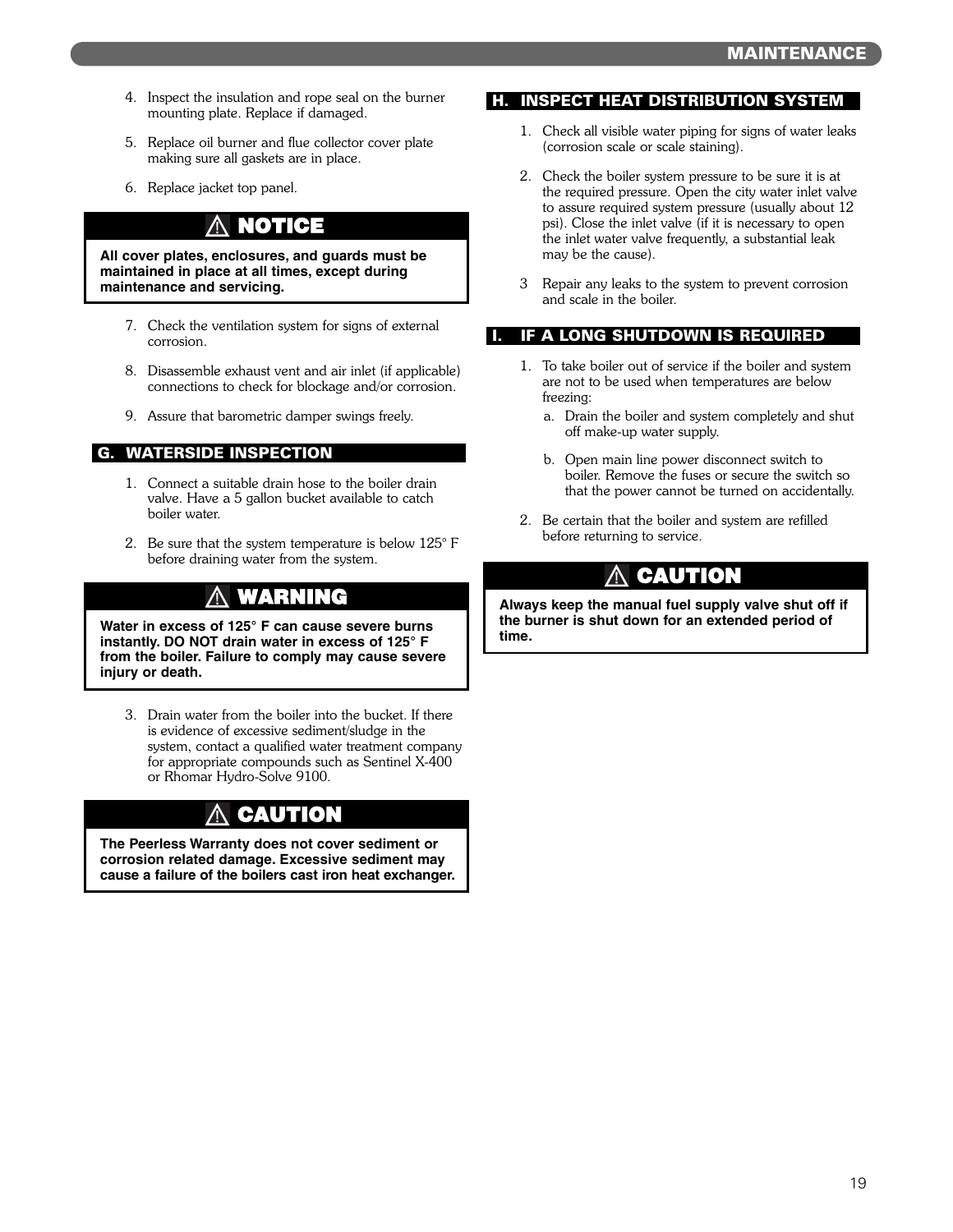## **7. BOILER DIMENSIONS & RATINGS**



| <b>Boiler</b><br>Model<br><b>Number</b> | <b>Jacket</b><br>Depth<br>"A" | <b>Jacket</b><br>Width<br>"B" | <b>Jacket</b><br>Height<br>"С" | <b>Rear of Jacket</b><br>to c/l of Vent<br>"D" | <b>Vent Size</b><br><b>Diameter</b><br>"E" |
|-----------------------------------------|-------------------------------|-------------------------------|--------------------------------|------------------------------------------------|--------------------------------------------|
| WBV-03-060/085/105                      | $18 - 3/8"$                   | $23 - 5/8"$                   | $39-1/4"$                      | 7"                                             | 6"                                         |
| WBV-04-095/125/150                      | $22 - 3/8"$                   | $23 - 5/8"$                   | $39-1/4"$                      | 11"                                            | 6"                                         |
| WBV-05-175/195                          | $26 - 3/8"$                   | $23 - 5/8"$                   | $39-1/4"$                      | 15"                                            | 71                                         |

Figure 7.1: Boiler Dimensions, Water Boiler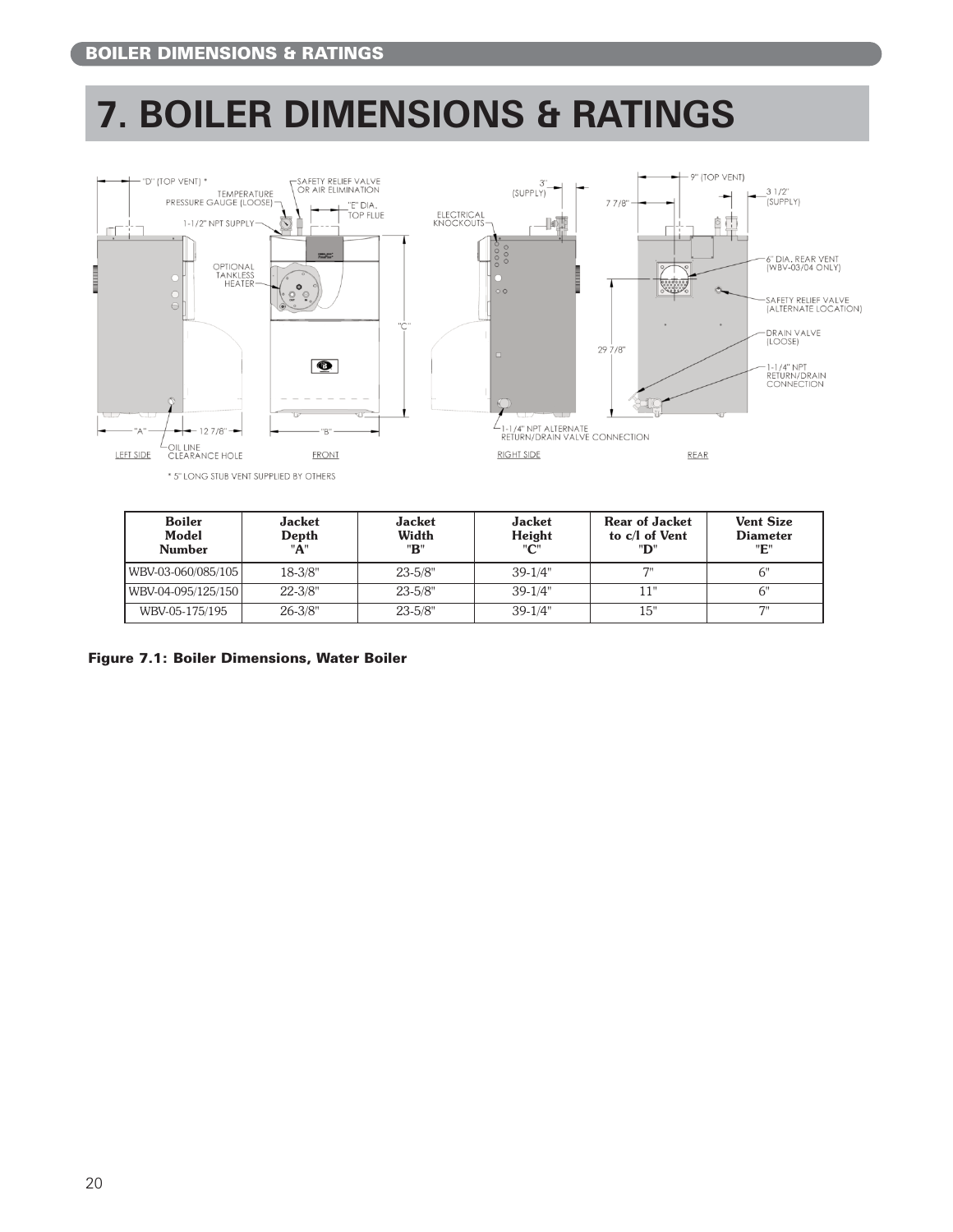#### Table 7.1: Boiler Ratings

| SERIES WBV/WV™ BOILER RATINGS - WATER |                  |            |                                                         |                            |            |                 |                                                |  |  |
|---------------------------------------|------------------|------------|---------------------------------------------------------|----------------------------|------------|-----------------|------------------------------------------------|--|--|
|                                       |                  |            |                                                         |                            |            |                 |                                                |  |  |
| <b>Boiler</b>                         |                  | Input      | <b>Heating</b><br>Capacity <sup>4</sup> ,<br><b>MBH</b> | Net Ratings <sup>3</sup>   | AFUE.<br>% | Water           | <b>Minimum</b><br><b>Stack</b><br><b>Draft</b> |  |  |
| <b>Model</b><br><b>Number</b>         | GPH <sup>1</sup> | <b>MBH</b> | <b>Water</b>                                            | Water,<br>MBH <sup>2</sup> | Water      | Content,<br>gal | Required,<br>in. W.C.                          |  |  |
| WBV-03-060-W                          | $0.60^{+0}$      | 84         | 75                                                      | 65                         | $87.5*$    | 11.75           | $-0.03$                                        |  |  |
| WBV-03-085-W                          | 0.85             | 119        | 104                                                     | 90                         | 86.2       | 11.75           | $-0.04$                                        |  |  |
| WBV-03-105-W                          | 1.05             | 147        | 126                                                     | 110                        | 85.0       | 11.75           | $-0.05$                                        |  |  |
| WBV-04-095-W                          | $0.95^+$         | 133        | 117                                                     | 102                        | $87.0*$    | 14.75           | $-0.03$                                        |  |  |
| WBV-04-125-W                          | 1.25             | 175        | 151                                                     | 131                        | 85.4       | 14.75           | $-0.04$                                        |  |  |
| WBV-04-150-W                          | 1.50             | 210        | 180                                                     | 157                        | 85.1       | 14.75           | $-0.05$                                        |  |  |
| WBV-05-175-W <sup>+</sup>             | 1.75             | 245        | 212                                                     | 184                        | 85.5       | 17.75           | $-0.05$                                        |  |  |
| WBV-05-195-W <sup>+</sup>             | 1.95             | 273        | 235                                                     | 204                        | 85.0       | 17.75           | $-0.06$                                        |  |  |

✸ As an ENERGY STAR® Partner, PB Heat, LLC has determined that these firing rates meet the ENERGY STAR guidelines for energy efficiency.

✝ Top venting only.

✚ Nozzles for these firing rates not provided as standard equipment. Consult factory for price and availability.

✪ This firing rate can only be achieved with a Riello F-3 burner. See Table 5.3.

1 Burner input based on No. 2 fuel oil with a heating value of 140,000 Btu per gallon.

2 Net water ratings based on an allowance of 1.15.

3 Consult factory before selecting a boiler for installations having unusual piping and pickup requirements, such as intermittent system operation, extensive piping systems, etc.

4 Heating Capacity and Annual Fuel Utilization Efficiency (AFUE) ratings are based on U.S. Government tests.

Chimney Size: 8" x 8" x 15 ft.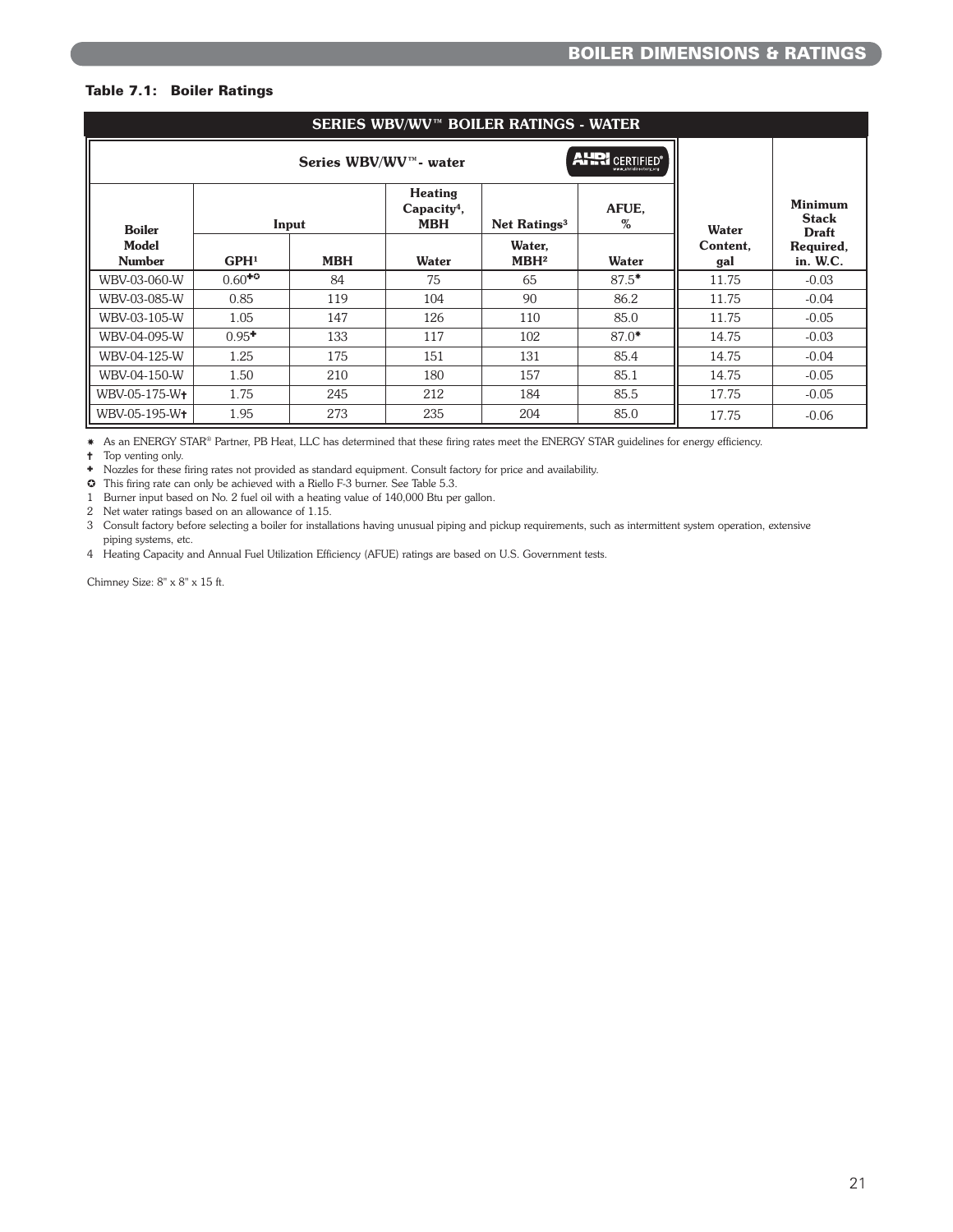## **8. REPAIR PARTS**

Repair parts are available from your local PB Heat, LLC distributor or from Parts To Your Door at 1 (610) 916-5380 (www.partstoyourdoor.com).

Note: Remember to include the boiler model number and serial number when ordering parts.



Figure 8.1: Water boiler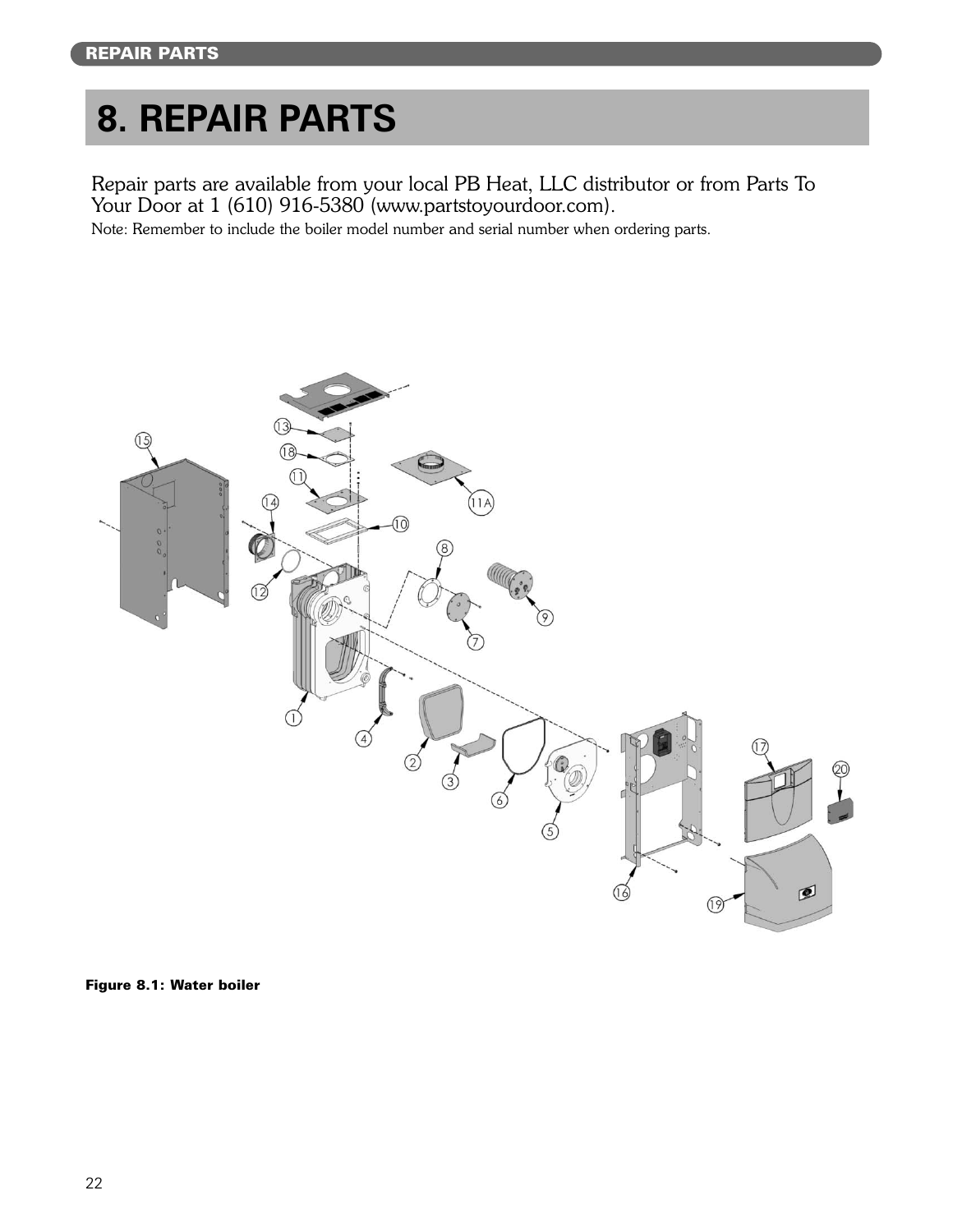#### REPAIR PARTS

#### Table 8.1

| <b>Item</b><br>No.*      | <b>Description</b>                                       | <b>Additional</b><br><b>Information</b> | <b>Stock</b><br>Code |
|--------------------------|----------------------------------------------------------|-----------------------------------------|----------------------|
| $\mathbf{1}$             | Block Assembly - Water - WBV-03(Open)                    | $\overline{\phantom{0}}$                | 90815                |
|                          | Block Assembly - Water - WBV-04 (Open)                   | $\overline{\phantom{0}}$                | 90824                |
|                          | Block Assembly - Water - WV-05 (Open)                    | $\overline{a}$                          | 91085                |
|                          | Block Assembly - Water - WBV-03 (Closed)                 | $\overline{\phantom{a}}$                | 90806                |
|                          | Block Assembly - Water - WBV-04 (Closed)                 | $\overline{a}$                          | 90813                |
|                          | Block Assembly - Water - WV-05 (Closed)                  | $\overline{\phantom{a}}$                | 91088                |
| $\overline{2}$           | Target Wall                                              | $\overline{\phantom{a}}$                | 50795                |
| 4                        | Swing Door Hinge                                         | $\overline{\phantom{0}}$                | 90538                |
| 5                        | <b>Burner Mounting Plate Assembly</b>                    | $\overline{\phantom{m}}$                | 91278                |
| $\equiv$                 | Burner Mounting Plate Insulation                         | $\overline{\phantom{0}}$                | 50796                |
| 6                        | Burner Mounting Plate Rope Seal                          | $\overline{a}$                          | 51211                |
| 7                        | Steel Cover Plate (Front) - Water                        | $\overline{\phantom{0}}$                | 99812                |
| 8                        | Rubber Gasket (Front) - Water                            | $\overline{\phantom{0}}$                | 51800                |
| 9                        | Tankless Coil - WBV-03 - Water                           | $\overline{\phantom{0}}$                | 90637                |
|                          | Tankless Coil - WBV-04 - Water                           | $\overline{\phantom{0}}$                | 90534                |
|                          | Tankless Coil - WV-05 - Water                            | $\overline{\phantom{0}}$                | 90534                |
| 10                       | Flue Collector Plate Blanket Seal                        | $\qquad \qquad -$                       | 90999                |
| 11                       | Flue Collector Cover Plate - WBV-03                      | $\frac{1}{2}$                           | 90565                |
| $\overline{a}$           | Flue Collector Cover Plate - WBV-04                      | $\overline{\phantom{0}}$                | 90566                |
| 11A                      | Top Outlet Flue Collector Plate - WV-05                  | $\qquad \qquad -$                       | 90562                |
| 12                       | Rope Seal                                                | $\overline{\phantom{0}}$                | 51209                |
| 13                       | Rear Outlet Cover Plate                                  | $\overline{\phantom{m}}$                | 90563                |
| 14                       | Flue Collar Adapter - WBV-03 & 04 - Water                | $\overline{\phantom{0}}$                | 90568                |
| 15                       | Plastic Jacket Assembly - Water - WBV-03                 | $\overline{\phantom{m}}$                | 54525                |
|                          | Plastic Jacket Assembly - Water - WBV-04                 | $\qquad \qquad -$                       | 54526                |
|                          | Plastic Jacket Assembly - Water - WV-05                  | $\overline{\phantom{a}}$                | 54652                |
| 16                       | Jacket Support Frame                                     | $\equiv$                                | 54524                |
| 17                       | <b>Upper Plastic Cover</b>                               | $\overline{\phantom{0}}$                | 54479                |
| 18                       | Flue Outlet Gasket                                       | $\overline{\phantom{0}}$                | PP5011               |
| 19                       | Lower Plastic Cover                                      |                                         | 54480                |
| 20                       | Plastic Lens                                             |                                         | 54508                |
| $\qquad \qquad -$        | Drain Valve                                              | $\overline{\phantom{0}}$                | 50764                |
| $\equiv$                 | Relief Valve - Water                                     | $\overline{\phantom{m}}$                | 50501                |
| $\overline{\phantom{0}}$ | Bracket/Sensor Assembly HydroStat                        | $\overline{\phantom{a}}$                | 50835                |
| $\overline{\phantom{0}}$ | Insulation Hardware PJKT                                 | $\overline{\phantom{m}}$                | 91217                |
| $\overline{\phantom{0}}$ | Limit Control, Beckett AquaSmart 7600A                   | $\overline{\phantom{0}}$                | 50338                |
| $\equiv$                 | Immersion Well, Beckett 7600T                            | $\overline{\phantom{m}}$                | 50341                |
| $\overline{\phantom{0}}$ | Sensor, Beckett 7600P 07B Long                           | $\overline{\phantom{0}}$                | 50340                |
|                          | Limit Control with 24" Sensor, Hydrolevel HydroStat 3250 | $\overline{a}$                          | 50353                |
| $\overline{\phantom{0}}$ | Immersion Well, Hydrolevel                               | $\overline{\phantom{m}}$                | 50723                |

Part numbers may be subject to change without notice.

\*See Figure 8.1 boiler exploded view.